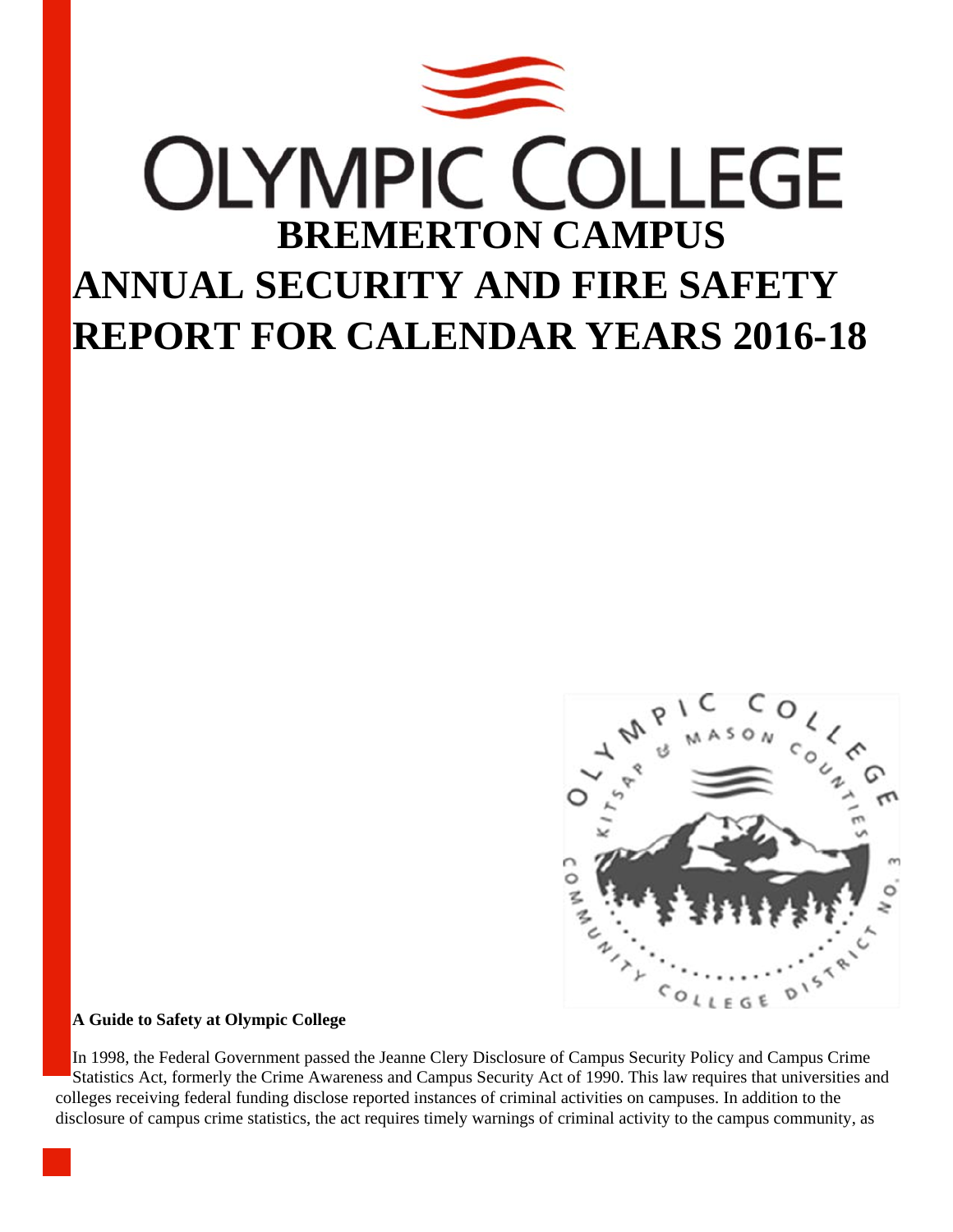well as the disclosure of various campus policies. For more information on this legislation, please visit the **Jeanne Clery Center**. The act is intended to provide students and their families, as higher education consumers, with accurate, complete, and timely information about safety on campus so that they can make informed decisions.

## **Reporting the Annual Disclosure of Crime Statistics**

The Campus Security Department prepares this report to comply with the Jeanne Clery Disclosure of Campus Security Policy and Campus Crime Statistics Act. This report is prepared in cooperation with the local law enforcement agencies surrounding the Olympic College campus. Significant changes in the **Handbook for Campus Safety and Security Report 2016 Edition**, **Campus SaVE Act**, **Violence Against Women Act and Department of Education** requirements have required the format of this report to expand, and the update of the crimes and statistical categories. This annual report will appear similar to previous reports, but notable changes will be seen from this point forward.

Campus crime, arrest, and referral statistics include those reported to the Campus Security Department, designated campus officials (including but not limited to the president, vice presidents, deans, directors, department heads, and advisors to students /student organizations), and local law enforcement agencies. Counselors at Olympic College inform their clients of the procedures to report crime to the Campus Security Department on a voluntary or confidential basis, should they feel it is in the best interest of their client.

Each year, a message notification is made to all enrolled students and provides the web site to access this report. Faculty and staff receive similar notification through e-mail. Copies of the report may also be obtained at the Campus Security Department offices, or by calling (360) 475-7800. All prospective employees may obtain a copy from Human Resources, located in the College Service Center building or by calling (360) 475-7300. Additional information is available at the **Clery Center**.

## **Rights of Survivors and Witnesses**

Olympic College supports survivors of all crimes, including domestic violence, dating violence, sexual assault, or stalking, regardless of where the offense occurred, following the **Revised Code of Washington 7.69.030 Rights of victims, survivors and witnesses**. Collaboratively between Campus Security, Title IX, Human Resources and the Division of Student Services and Achievement, each person involved in the case are provided references, resources and options that may assist them in the management of their case.

## **Respectful Environment**

It is Olympic College's goal to maintain a respectful environment that is free from sexual harassment, harassment, discrimination, bullying, hazing, domestic violence, dating violence, stalking, sexual violence, rape and retaliation to survivors and witnesses of such crimes reported to Campus Security, local law enforcement, Campus Security Authorities or community advocacy agencies.

#### **Timely Warnings**

In the event that a possible criminal or hazardous situation arises, either on or off campus, that, in the judgment of the Director of Communications, Director of Emergency Management, Director of Facilities, or Incident Management Team constitutes an ongoing or continuing threat, a campus wide "timely warning" will be issued to several systems, including **Campus Alerts.** The warning will be issued through the college e-mail system, the voice messaging system, or, if it can be done in a timely manner, the campus student newspaper: Ranger News.

In addition, Olympic College makes use of the OC alert system including text message alerts, blast emails, building coordinator radios, public address speakers allowing for announcements, duress alarm buttons in classrooms and departments on campus, callboxes that communicate directly to Campus Security radio frequencies, electronic key card door lock systems that can be remotely locked down, surveillance cameras that cover the majority of the campus, and building safety coordinators on every floor of every building on campus who are trained to assist the campus community during emergency situations. Should the timely warning be a result of a crime, strict confidentiality in all messages, postings, releases and bulletins will be maintained to protect the identity of the survivor or survivors and the integrity of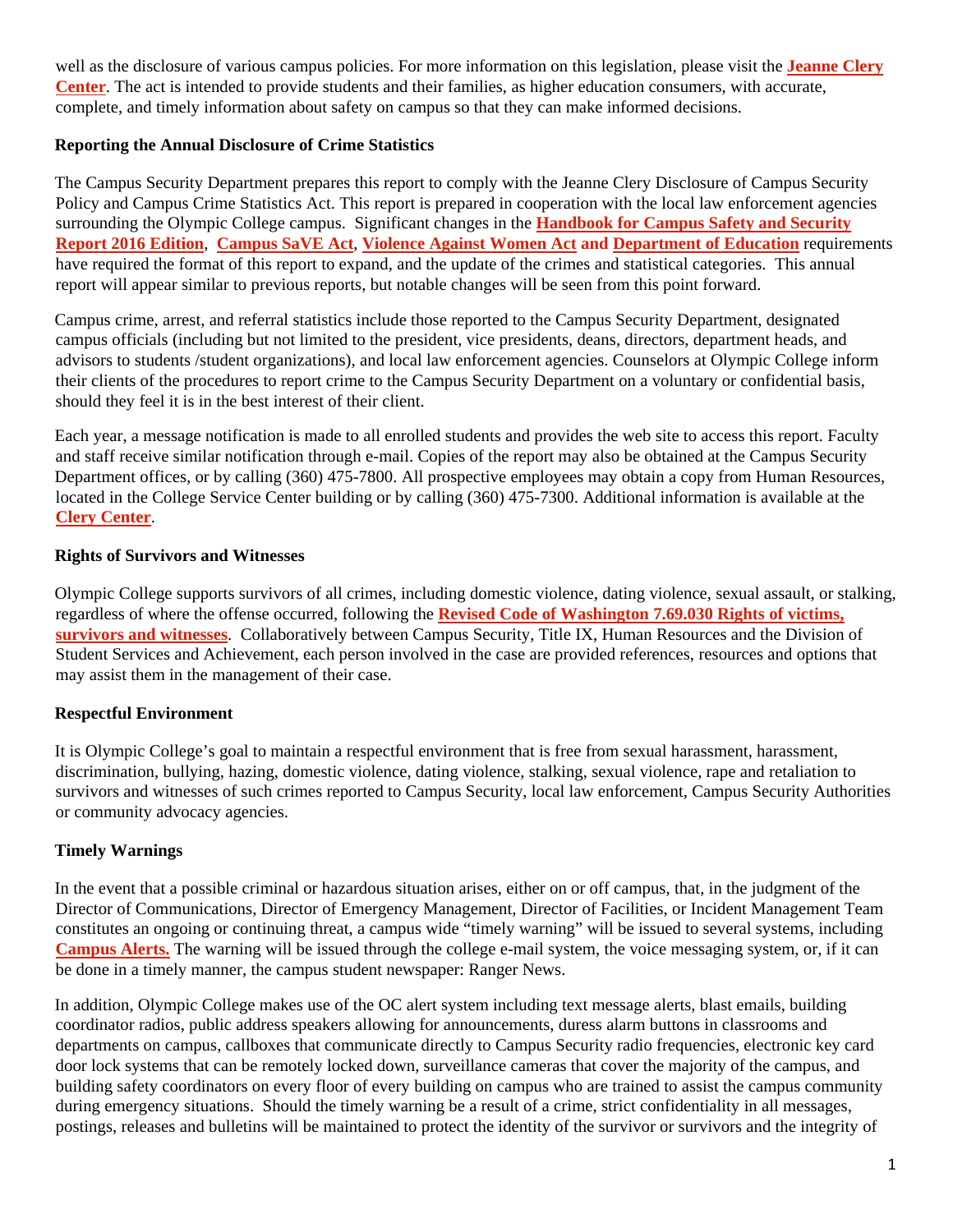any ongoing investigation. If the details suggest that confidentiality cannot be maintained, or the investigation could be adversely affected by the timely warning, no timely warning should be made and the factors leading to this decision should be articulated in the incident report and/or case file.

Depending on the particular circumstances of the crime or emergency, especially in all situations that could pose an immediate threat to the campus community and individuals, the Campus Security Department may also post a notice on the campus-wide home page and on the Campus Security web site. Any release of information must be made with the intent to protect survivor confidentiality and protect the integrity of any ongoing investigations. Should this confidentiality and/or integrity not be possible due to the nature, involved parties or details of the crime it should be documented in the case report that the case carries an exemption from a timely warning and the rationale supporting that decision.

Anyone with information that might warrant a timely warning should report the circumstances to the Campus Security Department by phone (360) 475-7800 or in person at the Campus Security Dispatch Center.

## **Authority and Jurisdiction of Campus Security Department**

Olympic College Campus Security Officers' role on Olympic College property is to observe and report. Security Officers utilize citizen arrest powers and are supported by the college in the enforcement of all college policies, rules, regulations, applicable state and federal laws, and all city and county ordinances on college property. Security officers have the authority to ask persons for identification to ascertain if they are students, faculty, or staff and their purpose for visiting Olympic College. Security personnel also have the authority to enforce parking regulations in Olympic College owned or leased parking lots. The officers are certified in defensive tactics up to and including the use of oleoresin capsicum spray, as trained and authorized by Olympic College's Use of Force Policy. This authority is limited to the geographical boundaries of Olympic College properties to include land, structures, streets, roadways, parking facilities and lots used, leased or rented for educational purposes. Olympic College Security officers report all criminal activity on campus to local law enforcement agencies within their jurisdiction.

The Olympic College Campus Security Department employs nine full time employees: one Director and 8 Officers. This staff is supplemented by part-time guards, office staff, and dispatchers. All uniformed personnel are aligned in the Security Division and all non-uniformed personnel are aligned in the Dispatch Division.

# **Access to Campus Facilities**

Public access to Olympic College facilities varies. Buildings are open to the public when academic classes are in session. After hours, buildings are secured by Campus Security and only persons authorized or assigned exterior door keys are allowed to enter or remain. If you have any questions about access to a building, contact Campus Security at (360) 4757800. For directions to and a map of the campus, please visit the **campus interactive map**.

Olympic College Facilities personnel conduct periodic checks of the grounds to ensure campus facilities are safely maintained. This includes campus lighting and walkway access. Community members can report campus hazards with **OC Report It**.

Olympic College takes the safety of students, employees, and community members on the campus seriously. All students, employees, and community members are encouraged to report any safety issues concerning Olympic College campus buildings or grounds to the Campus Security Department or the Facilities Department.

# **Unlawful Entry and Trespassing**

Illegal or attempted illegal entry of Olympic College owned or controlled property is prohibited. Violation of Olympic College property or facilities is covered under **WAC 132c-120-050**, **RCW 9A.52.070** & **RCW 9A.52.080**. Individuals not complying with trespass orders are referred to local law enforcement as needed.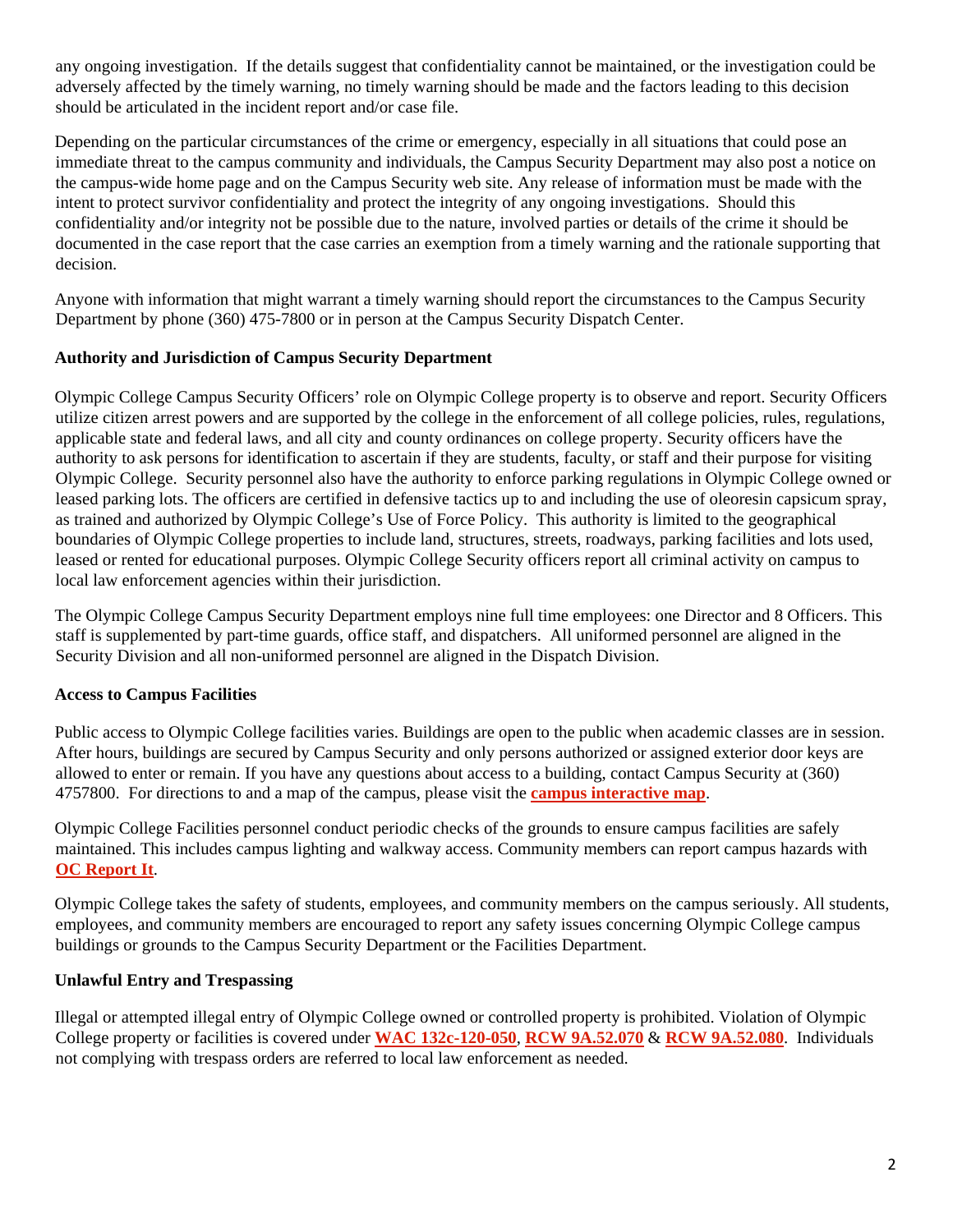#### **Rules and Policies Regarding Possession, Use, and Sale of Alcohol**

Possession, sale or consumption of alcoholic beverages except at authorized and properly licensed functions while on property owned or controlled by Olympic College or its student organizations/clubs is prohibited.

Furnishing alcoholic beverages without authorization and proper licenses or furnishing, possession and/or use of illegal drugs on property owned or controlled by Olympic College or at functions sponsored or supervised by the college or its student organizations/clubs is also prohibited.

Any individual discovered in possession or found to be using or distributing such illegal substances on Olympic College property is in violation of the Olympic College Student Conduct Code and shall be subject to disciplinary action and/or criminal prosecution.

## **Policy on Illegal Drugs**

The Olympic College campus has been designated "Drug Free" and only under certain circumstances is the consumption of alcohol permitted. The possession, sale, manufacture or distribution of any controlled substance is illegal under both state and federal laws. Such laws are strictly enforced and violations can result in disciplinary action, criminal prosecution, fine and/or imprisonment.

#### **Alcohol and Substance Abuse Information**

Olympic College has developed a program to prevent the illicit use of drugs and the abuse of alcohol by students and employees. The program provides services related to drug use and abuse including dissemination of informational materials, educational programs, counseling services, referrals and college disciplinary actions.

#### **Alcohol and Drug Education**

- The college contracts with an Employee Assistance Program provider, which allows employees access to substance abuse information via the web as well as to clinical counseling. Employees are informed of this service through new employee orientations, through quarterly emails to the campus and through the Human Resources web-site. More information is available at the **EAP website**.
- **Counseling Services** are available to assist students and staff with accessing community resources. In addition, counselors may have a specialty in chemical dependency counseling and may be able to provide personal counseling services and referral to students needing assistance.

## **Dissemination of Informational Materials**

- Counseling Services provides information and has a web site that includes information on drug and alcohol abuse via a link to U-Lifeline: **http://www.ulifeline.org/**.
- Standards of conduct that clearly prohibit the unlawful possession, use, or distribution of illicit drugs and alcohol on school property or as part of any school activities are distributed to students quarterly via the Student Handbook, is available on the college web site, and is distributed to employees via the employee handbook.
- A description of the applicable legal sanctions under local, state or federal law for the unlawful possession or distribution of illicit drugs and alcohol are distributed via the College Catalog and distributed via the Employee Handbook.

#### **Sanctions**

 The institution will impose sanctions on students and employees, consistent with local, state, and federal law. A violation of any law regarding alcohol and illegal drugs is also a violation of the College's Student Code of Conduct and will be treated as a separate disciplinary matter by the college.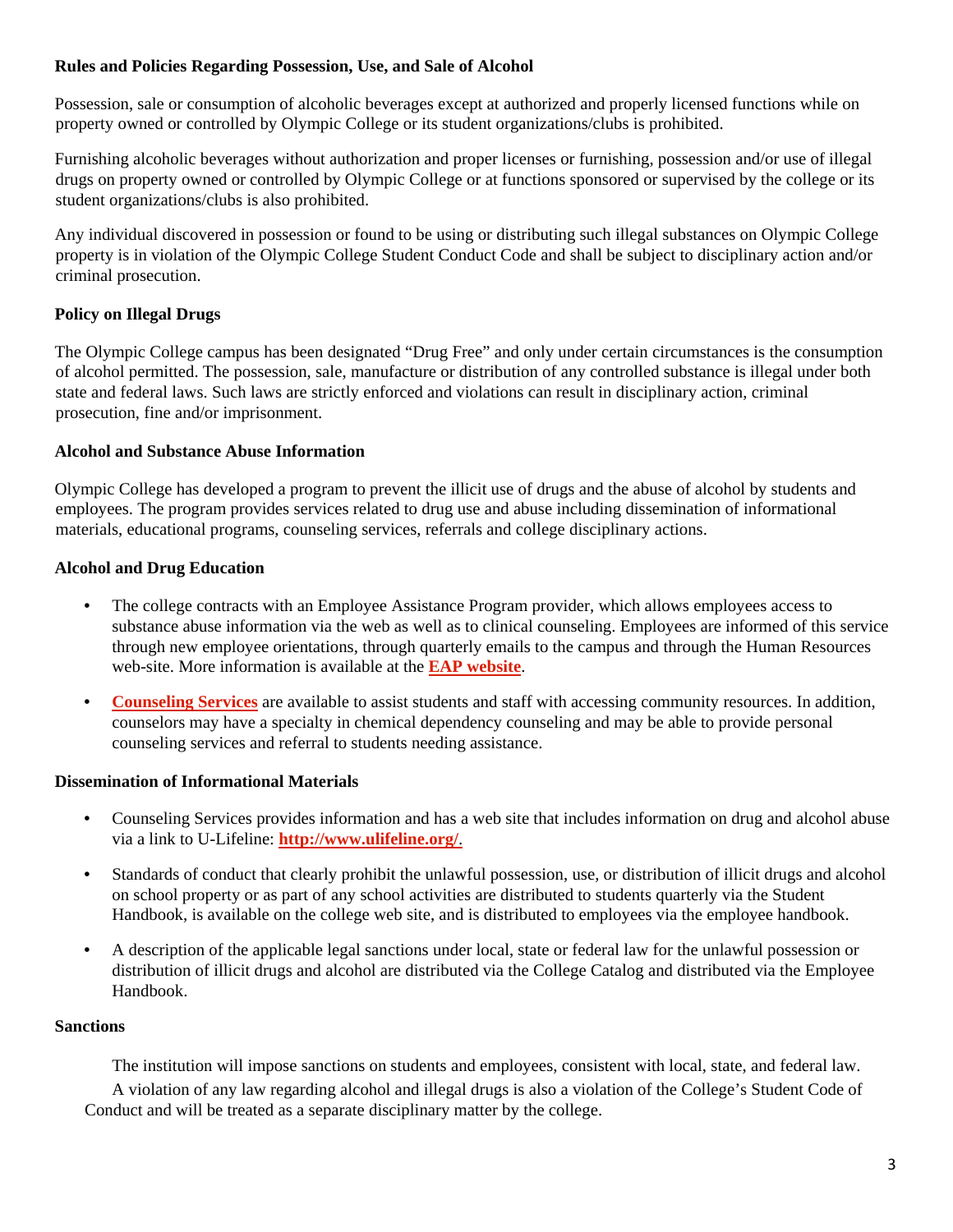#### **Local, State & Federal Legal Sanctions**

The state of Washington sets 21 as the minimum age to purchase, possess, and consume any alcoholic beverage or marijuana. Specific ordinances regarding violations of state alcohol and marijuana laws, including driving while intoxicated, are available from the Campus Security Department.

#### **Off-Campus Criminal Student Conduct**

At this time Olympic College has no fraternity or sorority organizations. In 2013 Olympic College opened a Residential Hall and reports all incidents/student conduct/criminal cases to Campus Security and then to any appropriate internal or external group or agency for case disposition. The case disposition for all cases reported to Campus Security is contained in the Daily Crime Log, viewable publicly on the Campus Security web page. Campus Security officers maintain a close working relationship with local law enforcement and will help local law enforcement with student issues when requested for open/ongoing cases. Olympic College Campus Security officers do not actively monitor off campus, non-college sponsored activities.

#### **Reporting of Criminal Offenses/Campus Security Authorities/Responsible Employees**

Olympic College does not have a Police Department, but maintains a good working relationship with each local law enforcement jurisdiction. Since college property is in the law enforcement jurisdiction, no memorandum of understanding is required.

To report a crime on campus, contact Campus Security at (360) 475-7800 or dial 9-1-1 (emergencies only), or by using the courtesy telephones located near parking lots and some buildings. Any suspicious activity or person(s) seen in the parking lots or loitering around vehicles, inside buildings or around campus should be reported to Campus Security. Students and employees may report crimes on campus to any member of Campus Security or other recognized Campus Security Authority (Director of Emergency Management, Director of Campus Security, Campus Security Staff, Vice President of Administrative Services, Vice President of Student Success and Achievement, Vice President for Equity and Inclusion/Title IX Coordinator, Student Conduct Coordinator, Student Center Coordinator, Residence Hall Manager, and Residence Assistants).

For non-emergent issues, campus hazards, or behavioral concerns, use **Reporting Concerns at OC** page.

Responsible Employees include all employees of Olympic College and each is expected, when provided information about a crime, to ensure that the survivor and the details of the crime are presented to Campus Security immediately, or to another Campus Security Authority. Campus Security will record the incident and follow the protocol for all incidents through the final disposition of each case. These cases may end with Campus Security or be forwarded to Behavioral Intervention Team, Student Conduct, Title IX, Human Resources, Law Enforcement or Community Resources, as appropriate. The case disposition is designated as the incident report is finalized with Campus Security and is publicly viewable in the Daily Crime Log on the Campus Security web site.

Options for reporting crimes include direct notification of local law enforcement, Campus Security, Campus Security Authorities, access to campus resources and referral to community resource agencies. The option to report a crime just to include it in crime statistical data, but not taking further action is within a victim's right. The survivor retains the right to request that a case be reactivated for further investigation, sanctions or forwarding to compliance or law enforcement for further action.

## **Voluntary Confidential Reporting**

If you are the survivor of a crime on campus and do not want to pursue action within the Olympic College system or the

criminal justice system, you may still want to consider making a confidential report. With your permission, an officer with the Campus Security Department can file a report on the details of the incident without revealing your identity to the public. The purpose of a confidential report is to comply with your wish to keep the matter confidential, while taking steps to ensure the future safety of yourself and others. With such information, the college can keep accurate records of the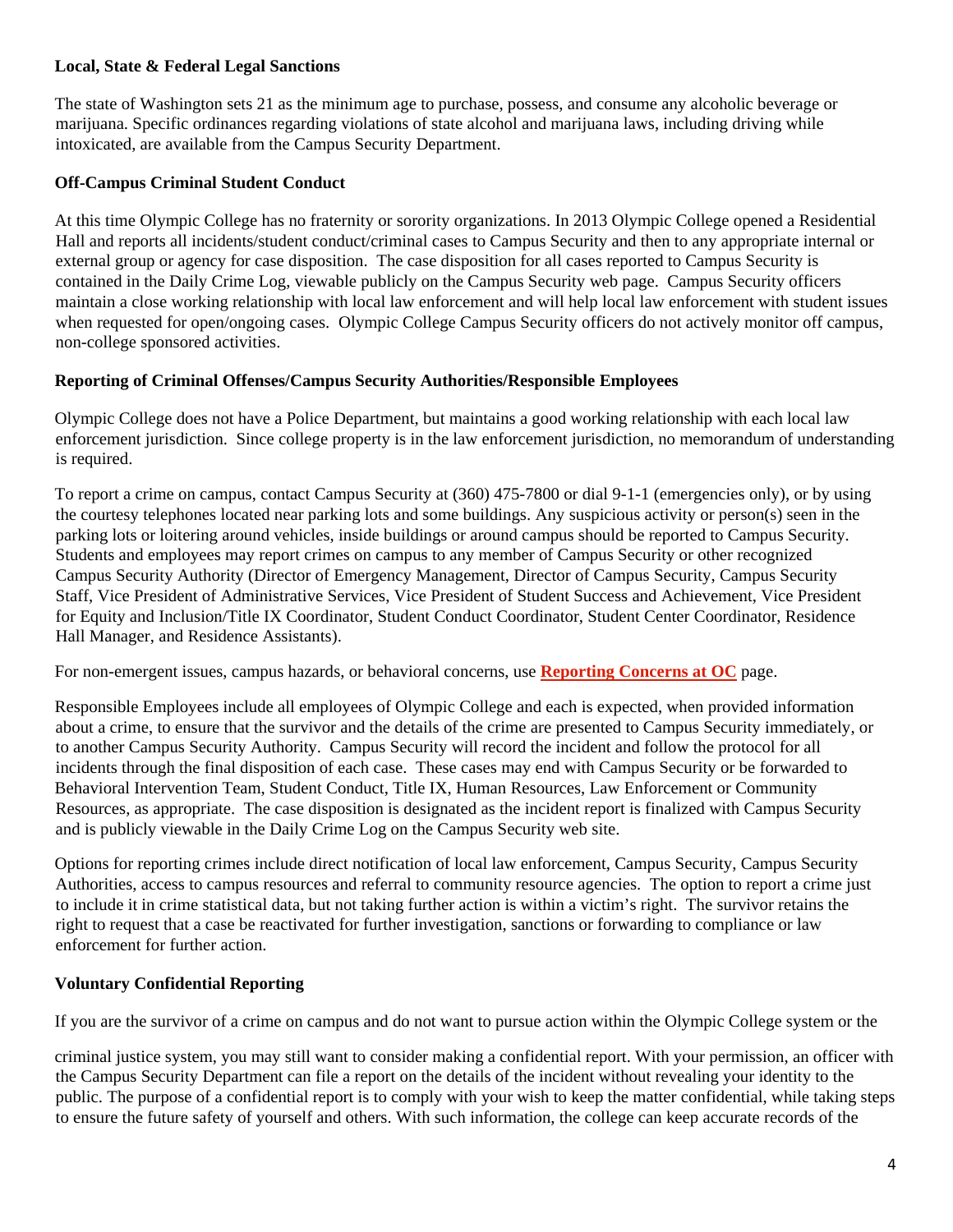number of incidents involving students, determine where there is a pattern of crime with regard to a particular location, method, or assailant, and alert the campus community to potential danger. Reports filed in this manner are counted and disclosed in the annual crime statistics for the institution. In the crime reporting program used by Olympic College Campus Security, anonymity requests get marked, and all personal information is omitted from the narrative of the incident report. Whenever possible, the contact information is collected, but done so as a separate attachment that is not viewable in the report narrative.

## **Internal Conduct Proceedings, Support and Resources**

Internal conduct proceedings are governed by Title IX, Student Conduct and Employee Conduct regulations, codes, handbooks and contract agreements. Response to reports of domestic violence, dating violence, sexual assault, stalking and other crimes will follow the preponderance of evidence rules throughout those administrative internal conduct proceedings. These proceedings will be prompt, fair, impartially investigated and resolved. These proceedings will be conducted by officials who have been properly trained and receive annual refresher training on issues related to domestic violence, dating violence, sexual assault and stalking. Hearings will be conducted in a manner that is respectful of all parties involved, protects survivor safety and promotes accountability of all parties involved. The rights of the accuser and accused will be upheld. Each party has the right to have witnesses or representation present including having an advocate or advisor of their choice present. To the best of the institution's capabilities, simultaneous written notice will be sent to all parties involved related to the outcome of the hearing, appellate procedures, changes in results before the case is finalized, and when the case results are final.

The institution will endeavor to protect the confidentiality of survivor to the full extent of college policy, local, state and federal law and, whenever legally permissible, redact survivor's personal and confidential information from documents and case materials before releasing information publicly. When appropriate, students and employees will be provided written information about available services that may include, but are not limited to counseling, health, mental health, victim advocacy, legal assistance and support service both from the college and from community resource agencies.

As appropriate, written notice will be provided to survivors about available assistance in changing academic, living, transportation and working situations. If those assistance items are requested by the survivor, the college will, to the extent they are reasonably available, provide that assistance and/or resources. This will be afforded survivors regardless of if a formal report to Campus Security or local law enforcement is filed.

# **Sanctions and Protective Measures**

Olympic College manages sanctions and protective measures in accordance with the Revised Code of Washington, Federal Regulations, the Student Conduct Code, Employee Handbook and contract agreements. Cases of rape, acquaintance rape, domestic violence, dating violence, sexual assault, stalking or other criminal offenses can lead to dismissal/termination and case referral to local law enforcement for criminal investigation and/or prosecution.

# **Protection Orders**

Olympic College Campus Security keeps any orders of protection, anti-harassment, no contact, restraining orders and similar orders on file when copies of these orders are provided. Olympic College will assist the petitioner of these various orders regardless of the legal jurisdiction issuing the order. This includes but is not limited to city, county, state, tribal or federal orders for both civil and criminal court cases.

## **Firearms and Dangerous Weapons**

Illegal possession, carrying, or discharge of any explosive, firearm, or other weapon (including shotguns, rifles, pistols, air guns, and pellet guns), is prohibited at Olympic College. No student may possess any firearm, explosive, dangerous chemical or dangerous weapon while on the campus. The restriction is published for students in the Student Conduct Code and for employees in the Employee Handbook.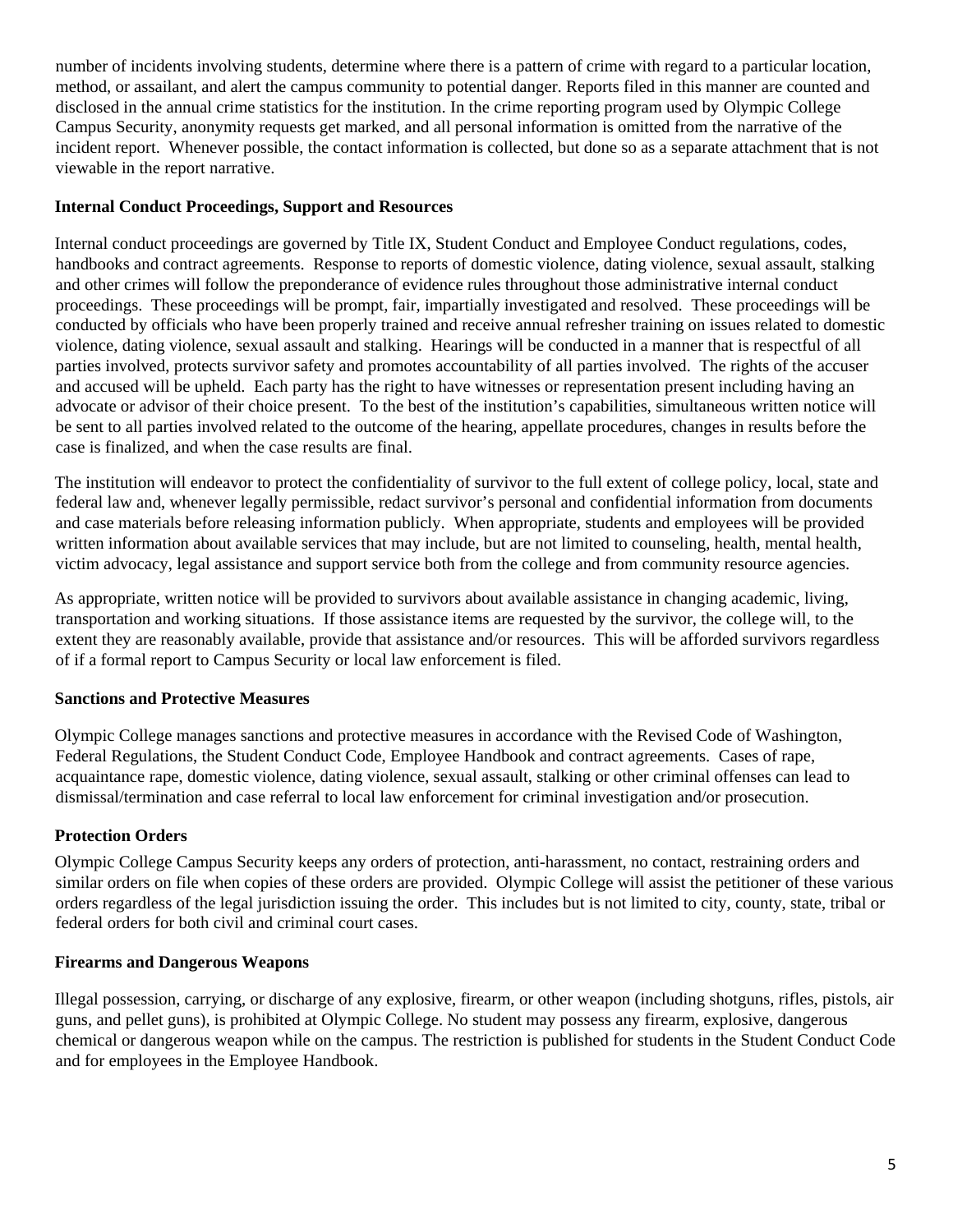## **Crime Prevention Awareness and Personal Safety Education**

Every year, the Campus Security Department gives personal safety education to community members. Safety presentations focus on services offered by the Campus Security Department along with personal safety, safety planning, and ways to reduce and report crime on campus.

- Campus Security Escort Program: Safety escorts are provided by Campus Security and can be requested by calling (360) 475-7800. Escorts are available on a 24-hour basis.
- Prevention Awareness and Safety Presentations: Olympic College Campus Security Department sponsors and participates in panel discussions and safety lectures to interested academic classes, student organizations, and community members. Topics can include: personal safety, theft prevention, and child safety. Other topics can also be specifically requested. Please contact the Campus Security at 360-475-7800.

#### **Missing Student Notification Policy**

Olympic College Campus Security and the Office of Residence Life have collaborated to create a Missing Student Notification Policy for each department. This covers students that are residents in the residence hall and those students that are commuter students. Each category of student has a slightly different response and management procedure, the appropriate one will be followed for each report of a missing student.

#### **General Procedures for Reporting a Crime or Emergency**

Community members, students, faculty, staff and guests are encouraged to report all crimes and public safety related incidents to the Campus Security Department in a timely manner.

- To report an eminent threat crime or a life safety emergency at the Olympic College campus call 9-1-1, then call Campus Security at (360) 475-7800.
- To report a crime, non-emergency security or public safety related matter, call Campus Security at (360) 4757800. Campus Security staff will open an incident report and, as needed, make case dispositions/referrals to internal or external departments/agencies to assist the campus community member.
- Community members can report non-emergency issues, behavioral concerns, and campus hazards **Reporting Concerns at OC**.
- Community members trained in First Aid and CPR are encouraged to participate, along with local partners, with the **Pulsepoint App**. In the event of cardiac arrest, users may be notified of nearby persons in need of CPR and the location of the nearest AED.

In response to an emergency call or criminal incident, security officers will be dispatched and local law enforcement agencies will be notified by the Campus Security Dispatch Center. The staff of the dispatch center are trained to collect essential information and relay that information to 9-1-1 centers.

Reports involving a student's criminal activities or student conduct violations on campus will be forwarded to Student Services for potential action. Reports involving student behavior will be referred to the Behavioral Intervention Team. Reports involving possible Title IX offenses will be forwarded to the Title IX Coordinator. Reports involving other student needs will be referred to campus or community resources that may assist them. Reports involving employee matters will be referred to Human Resources. Reports involving criminal activity will be referred to law enforcement.

All crimes should be reported to the Campus Security Department to ensure inclusion in the annual crime statistics and to aid in providing timely warning notices to the community, when appropriate, expanding on educational and preventative programs and other management options as available.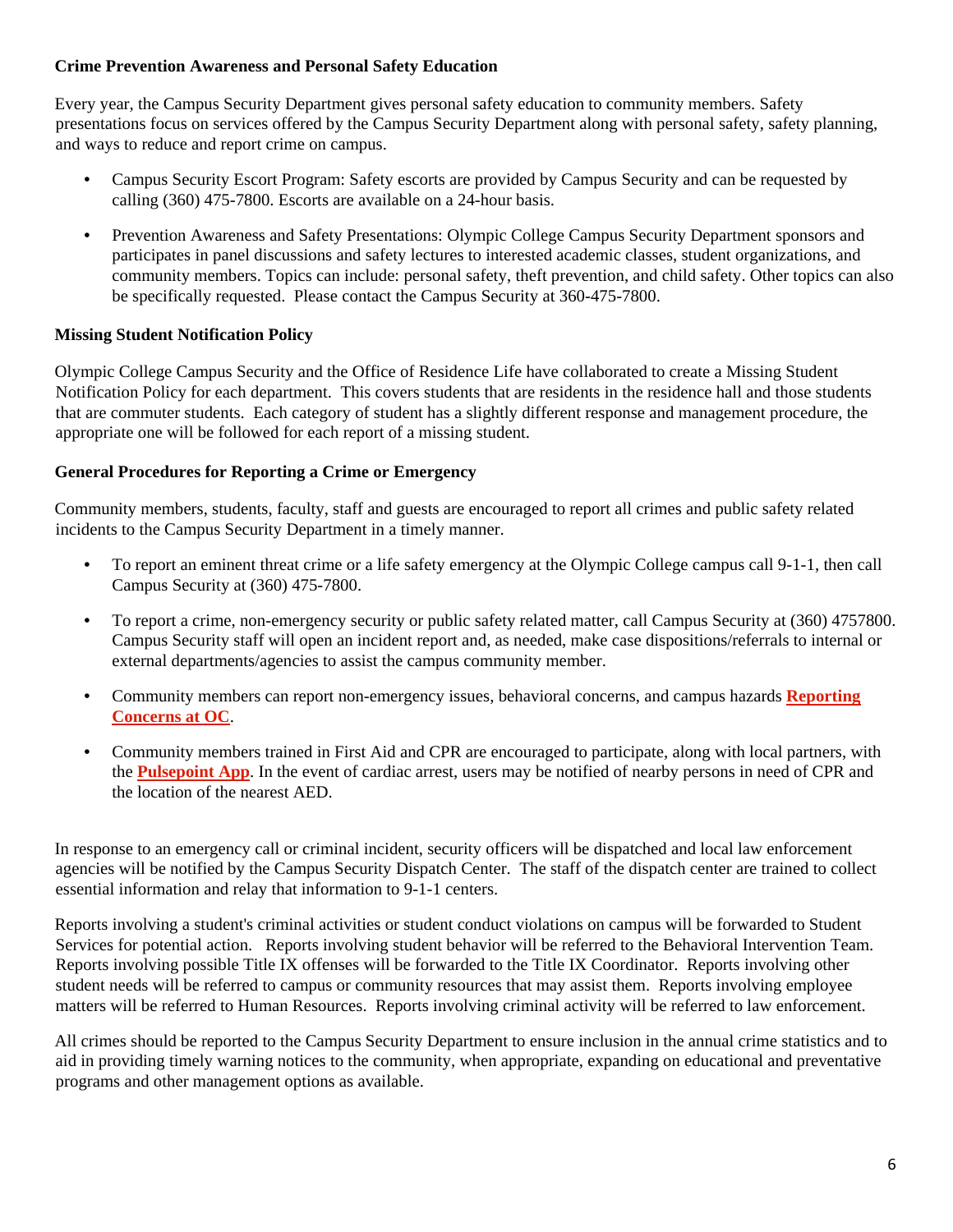## **Policy Statement Addressing Counselor Confidentiality**

As a result of the negotiated rulemaking process which followed signing into law the 1998 amendments to 20 U.S.C. Section 1092 (f), clarification was given to those considered to be campus security authorities. Campus "Professional Counselors", when acting as such, are not considered to be a campus security authority and are not required to report crimes for inclusion into the annual disclosure of crime statistics.

Counselors are encouraged, if and when they deem appropriate, to inform persons being counseled of the procedures to report crimes on a voluntary basis for inclusion into the annual crime statistics.

The rulemaking committee defines counselors as:

 Professional Counselor - An employee of an institution whose official responsibilities include providing psychological counseling to members of the institution's community and who is functioning within the scope of his or her license or certification.

#### **Security Awareness Programs**

During orientation and opening days, students are informed of services offered by the Campus Security Department. In addition, students are told about crime on-campus and in surrounding neighborhoods. Similar information is provided to new employees during Human Resources orientation.

A common theme of all awareness and crime prevention programs is to encourage students and employees to be aware of their responsibility for their own security and the security of others, and being aware of emergency response plans. In addition to seminars, information is disseminated to students and employees through crime prevention awareness alerts, security alert postings, display boards, digital displays, and articles in the student newspaper.

When time is of the essence, information is released to the campus community through the opt-out text/voice message alert and warning system that has the ability to reach all students and employees that have not removed themselves from this service, security alerts posted prominently throughout campus and through the campus's electronic mail system.

## **Title IX and Nondiscrimination**

Olympic College provides equal educational and employment opportunities without regard to race or ethnicity, creed, color, sex, pregnancy or family status, national origin, age, marital status, religion, the presence of any sensory, mental, or physical disability, reliance on public assistance, sexual orientation, gender identity, or status as a disabled or Vietnam-era veteran in its educational programs, admissions, activities, and employment policies, in keeping with the letter and spirit of all equal opportunity and civil rights laws. Inquiries may be directed to any of the following:

- **Title IX Officer**, Olympic College, College Service Center 513, 1600 Chester Avenue, Bremerton, WA 98337, (360) 475-7125
- **EEO Officer**, Olympic College, College Service Center 540A, 1600 Chester Avenue, Bremerton, WA 98337, (360) 475-7307

For further information on notice of non-discrimination, visit the Office of Civil Rights website for the address and phone number of the office that serves your area, or call 1-800-421-3481.

Olympic College is committed to providing reasonable accommodations to individuals with disabilities upon request. Students may request an accommodation through the **Access Services office**. Employees and candidates for employment may request an accommodation through **Human Resources Services**.

#### **If you are sexually assaulted**

• Find a safe place  $\circ$  Your emotions may be confusing right now. That is normal in response to trauma. Know that it is not your fault.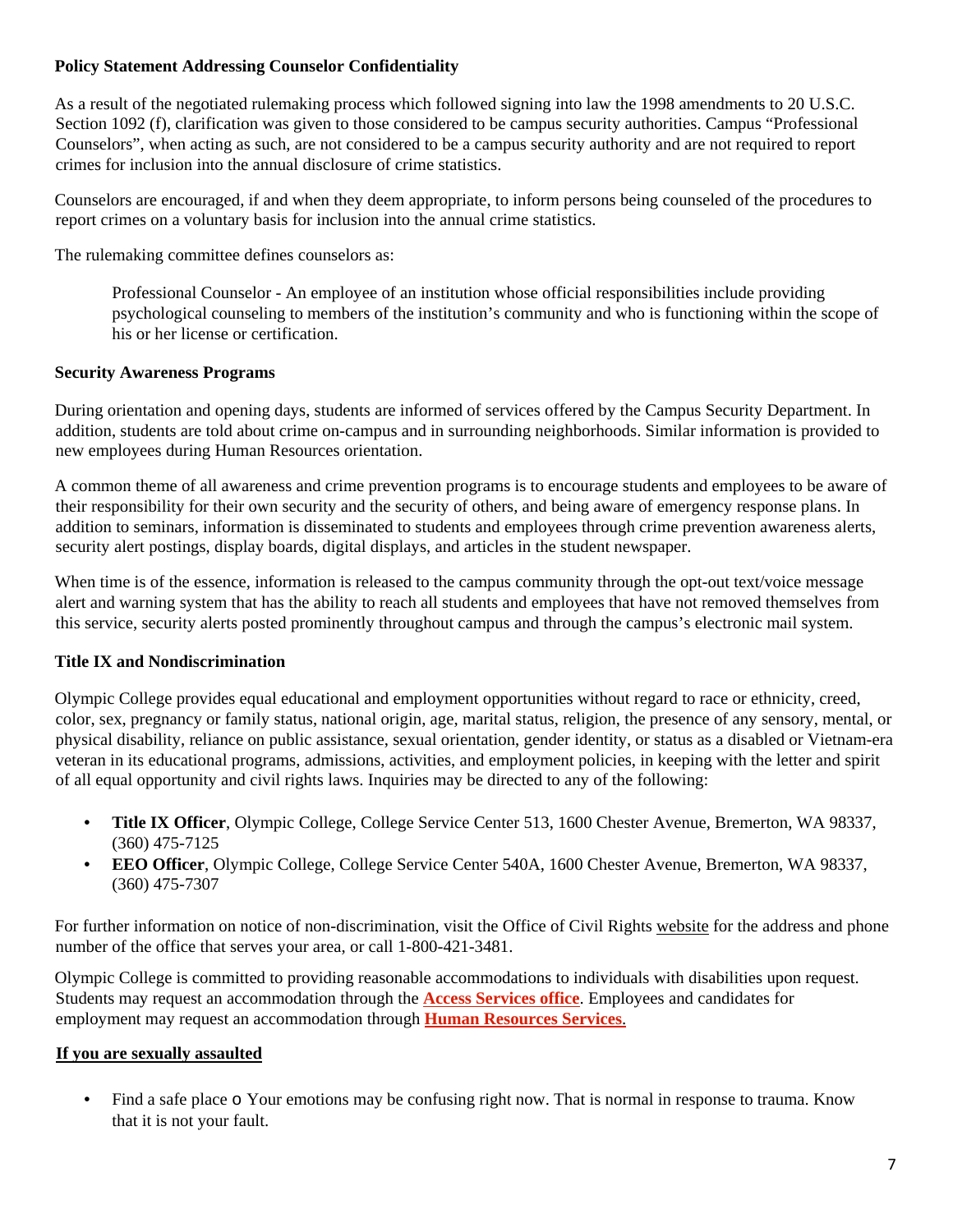- Seek medical attention
	- o Take care of your injuries and preserve evidence. Don't shower or brush your teeth, keep your clothes in a paper bag.
	- o Go to the hospital Emergency Room and request a rape exam (also called a rape kit.)
- File a report o Document all the details you can remember.
	- o File a report with Campus Security (360-475-7800), the Title IX Coordinator (360-475-7125), and/or local law enforcement (911) or Bremerton PD 360-473-5220; Poulsbo PD 360-779-3113; Shelton PD 360-426-4441.
- Get confidential support o On campus: Counseling Faculty, (confidential professional counselors): 360-475- 7530 or **advisingcenter@olympic.edu** Off campus: o Kitsap Sexual Assault Center: 360-479-8500 o A.L.I.V.E. Program: 360-479-7980 o Domestic Violence Hotline: 800-562-5392
	- o NW Network of Bisexuals, Trans, Lesbian, and Gay Survivors Abuse: 206-568-7777 o Mason Co. Crisis Line: 360-586-2800
	- o RAINN National Sexual Assault Telephone Hotline 1-800-656-HOPE (4673) o RAINN **National Sexual Assault Online Hotline** (English), o **La Línea de Ayuda Nacional Online del Asalto Sexual (Español)**

## **Key Policies at Olympic College**

- **Grievance Procedures**
- **Affirmative Action Policy**
- **Non-discrimination Policy**
- **Acts of Hate/Bias Policy**
- **Sexual Harassment Policy**
- **Domestic Violence in the Workplace Policy**
- **Policy for Serving Students with Disabilities**
- **Student Conduct Code**

## **Olympic College complies with Title IX of the Education Amendments of 1972.**

In compliance with Title IX, Olympic College does not tolerate sexual harassment or discrimination in its educational programs or activities. It is the College's goal to maintain a respectful environment that is free from harassment, discrimination, bullying, hazing, domestic violence, dating violence, stalking, sexual violence, and rape. If you have experienced harassment, discrimination, sexual harassment, sexual assault, rape, domestic/dating violence, stalking, bullying or hazing, or are aware of an incident, **CALL OR GO TALK TO**:

On Campus:

- OC Title IX Coordinator, (360) 475-7125, CSC 513
- OC Human Resource Executive Director, (360) 475-7300, CSC 524
- OC Campus Security, (360) 475-7800, HSS 101
- OC Vice President for Student Success and Achievement, (360) 475-7674, HSS 544 OC Counseling Center, (360) 475-7530, HSS 203

## **Resources and Reporting Options for Sexual Misconduct**

On-Campus

- **OC Bremerton Brochure**
- **OC Poulsbo Brochure**
- **OC Shelton Brochure**

Off-Campus: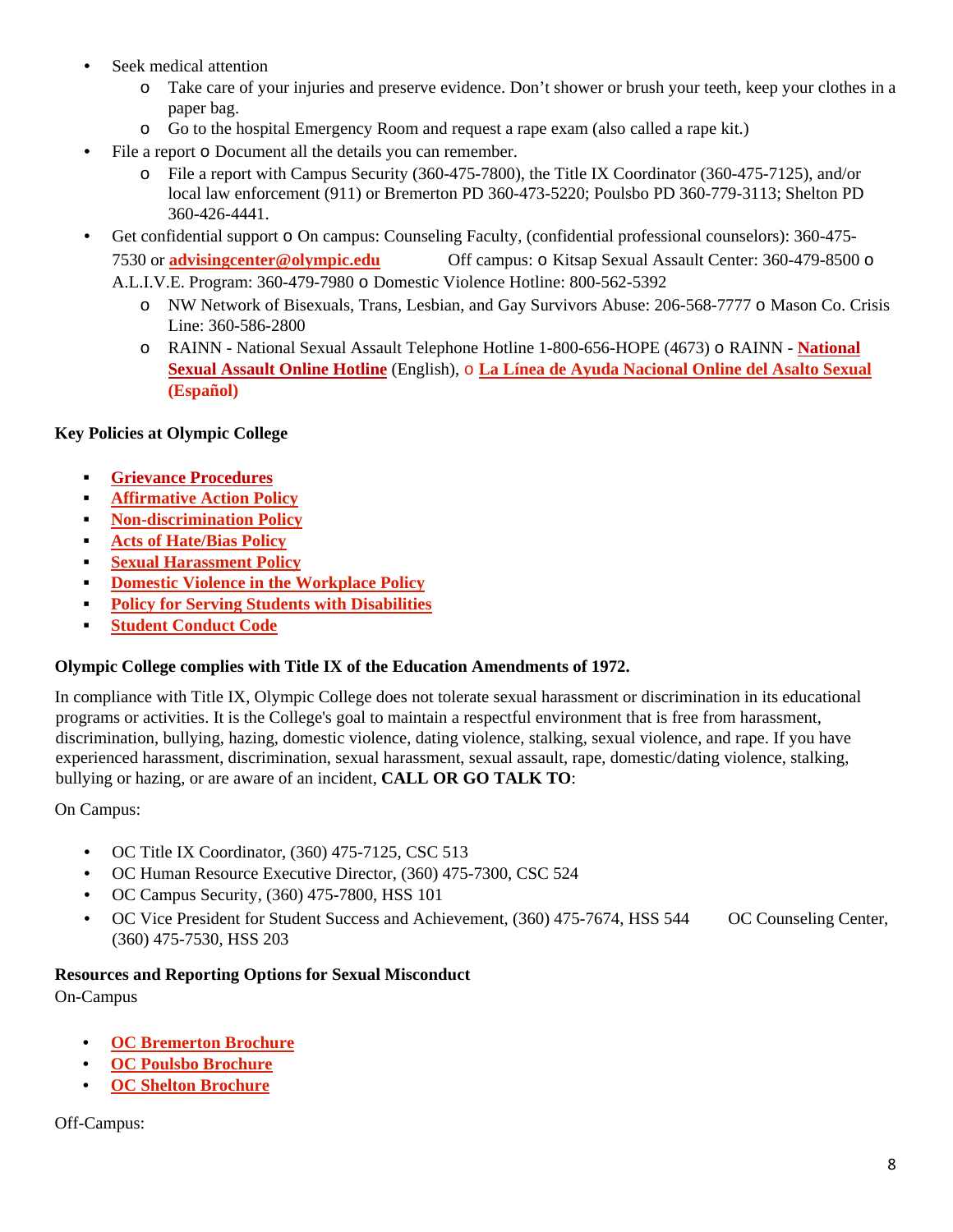- Kitsap County Crisis Clinic,  $(360)$  479-3033
- Kitsap Sexual Assault Center, (360) 479-8500 or (866) 831-2050
- Mason County Crisis Clinic,  $(360)$  586-2800
- **Prevention Advocacy & Specialized Services, Sexual Assault, Mason County, (360) 490-5228 Washington** State Employee Assistance Program, (877) 313-4455 - Local Police, 9-1-1

#### **External Resources**

Any student, employee, applicant for admission or employment, or member of the public using Olympic College facilities who believes he/she has been discriminated against has the right to bypass the internal college process and file a discrimination complaint with one of the agencies listed below or any other agency with the jurisdiction to hear such complaints. Individuals seeking assistance from state and federal agencies need to be aware that many agencies have strict timelines regarding the filing of complaints.

#### **Seattle Office for Civil Rights** U.S.

Department of Education 915 Second Avenue Room 3310 Seattle, WA 98174-1099 (206) 607-1600 • (800) 877-8339 TTY **http://www.seattle.gov/civilrights/**

#### **Equal Employment Opportunity Commission** 909

First Avenue, Suite 400 Seattle, WA 98104-1061 (206) 220-6883 • (206) 220-6882 TTY **www.eeoc.gov**

#### **Washington State Human Rights Commission** 711

South Capitol Way, Suite 402 PO Box 42490 Olympia, WA 98504-2490 (360) 753-6770 1-800-300- 7525 TTY **http://www.hum.wa.gov/**

#### **U.S. Department Of Education**

Office for Civil Rights 915 Second Avenue, Room 3310 Seattle, WA 98174-1099 (206) 220-7900 • (206) 220-7907 TTY **www.ed.gov/ocr**

#### **Disciplinary Proceedings, Advocates and Notifications**

Olympic College disciplinary proceedings, as well as special proceedings for cases involving sexual misconduct, are detailed in the Student Handbook, Employee Handbook and Bargaining Unit Agreements. The Student Handbook provides information concerning Code of Conduct Violations. A student or employee found guilty of violating the University sexual misconduct policy (or policies) could be criminally prosecuted in the state courts and may be suspended, expelled, reassigned or terminated from Olympic College for the first offense. Student survivors have the option to change their academic situations after an alleged sexual assault, if such changes are reasonably available. Employees have the option to change their work environment, if such changes are reasonably available. During a disciplinary hearing, both the accused and the accuser are entitled to the same opportunities to have and Advocate present. The Advocate can be an advisor, faculty member, employee, student, family member or legal counsel retained at no cost to the institution. The advocate is a silent support team member for their party. Advocates who attempt to participate in the proceedings will be excused from the proceedings.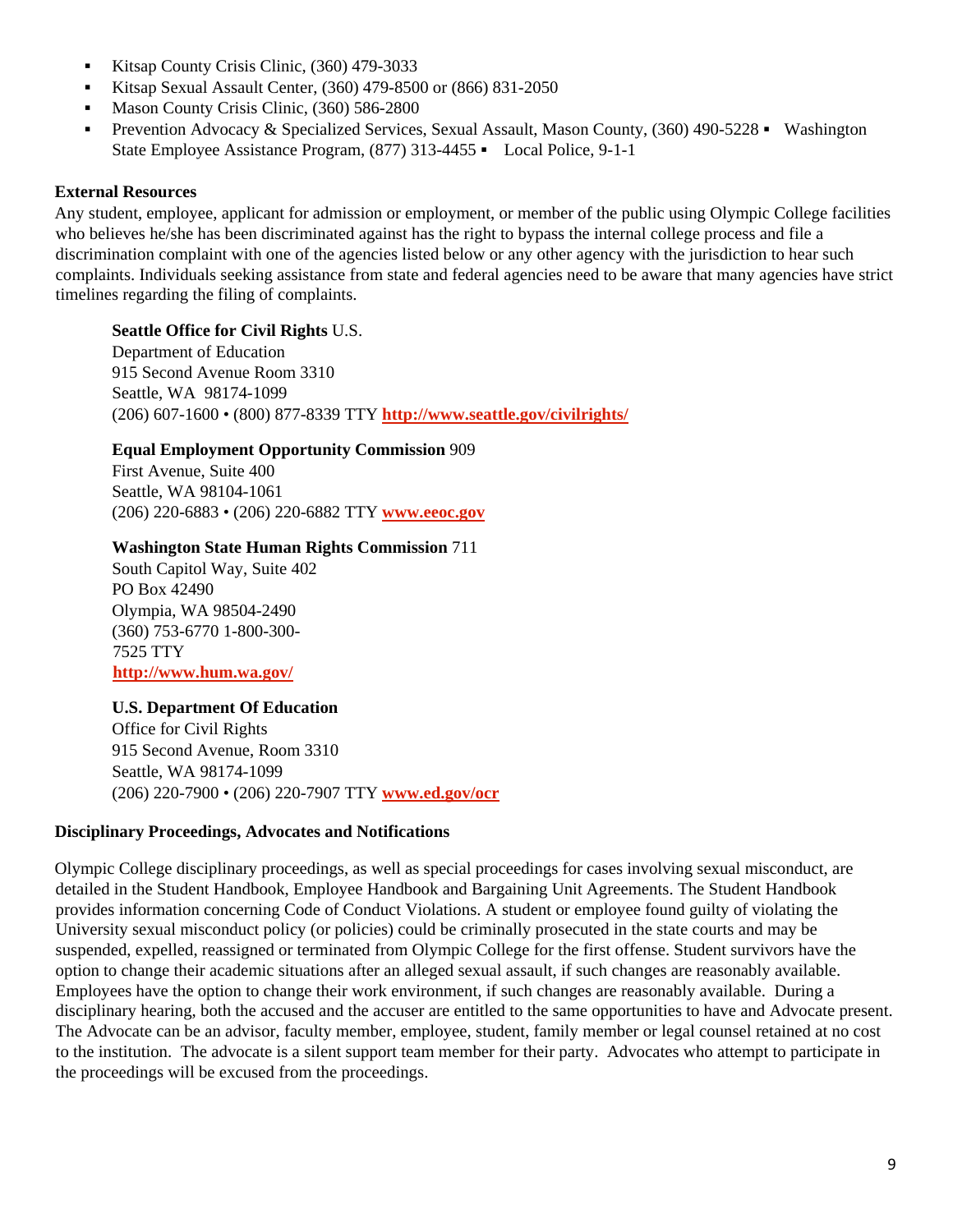Both the accuser and the accused must be simultaneously/concurrently informed of any final determination/outcome of any institutional disciplinary proceeding alleging a sex offense.

# **Sex Offender Registration**

In accordance to the "Campus Sex Crimes Prevention Act" of 2000, which amends the Jacob Wetterling Crimes Against Children and Sexually Violent Offender Registration Act, the Jeanne Clery Act, and the Family Educational Rights and Privacy Act of 1974, the Campus Security Department maintains a list of enrolled sex offenders. This is page on the Campus Security web site that is internally available to all students/employees with electronic access. Additionally, Campus Security provides a link (below) to the Kitsap County (WA) Sex Offender Registry. In accordance with the Olympic College Policy on Enrolled Registered Sex Offenders, notifications are made each quarter, based on the level of each offender. These notifications are managed by the Office of the Vice President of Student Success and Achievement and are updated quarterly or sooner as needed based on the enrollment of all registered sex offenders.

# The **Olympic College Registered Sex Offender website**.

This act requires institutions of higher education to issue a statement advising the campus community where law enforcement information provided by a State concerning registered sex offenders may be obtained. It also requires sex offenders already required to register in a state to provide notice of each institution of higher education in that State at which the person is employed, carries a vocation, or is a student. In Washington state, sex offenders who are enrolled in a public or private institution of higher education must also notify the local county sheriff immediately (RCW 9A.44.145).

Pursuant to the Community Protection Act of 1990, the Kitsap County Sheriff's Office is the lead agency for compiling and maintaining information on sex offenders residing in this county. Registry information provided under this section shall be used for the purposes of the administration of justice, screening of current or prospective employees and volunteers, or otherwise for the protection of the public in general and children in particular.

The Kitsap County (WA) Sheriff's Office is responsible for maintaining this registry. Follow the link below to access the Kitsap County (WA) Sheriff's website: **http://www.kitsapgov.com/sheriff/** 

*Using this public information to threaten, intimidate or harass sex/kidnap offenders will not be tolerated by the law enforcement agencies of Kitsap County. This abuse could potentially terminate our ability to release this important information to the public.* 

# **Emergency Management and Planning**

The College's **Emergency Management Department** regularly plans, provides training, and information regarding the emergency preparedness, prevention, response, and recovery. Along with the Departments of **Campus Security** and **Facilities Services**, Emergency Management assists in coordinating campus-wide preparedness efforts, including: trainings, building safety, policy and program development. Additionally, Emergency Management works closely with local community partners in delivery a comprehensive and responsible strategy for campus preparedness.

Emergency Management is divided into three main areas: Incident Management Policy Team (executive level policy making), Incident Management Team (management level of 'buyers, doers, planners, getters'), and Building Safety Coordinators (ground level primarily concerned with information sharing and building evacuation). The efforts of these areas are coordinated by the Director of Emergency Management. These areas work together to implement the **Emergency Response Plan** and assist with developing, implementing, and maintaining the **Continuity of Operations** Plan throughout the year.

Each year, Emergency Management, **Campus Security**, and other campus departments provide regularly training opportunities throughout the campus on topics such as general preparedness, building coordinator program, active shooter, threat assessment, Adult First Aid/CPR/AED, and similar to build campus resiliency. Often, these programs are held in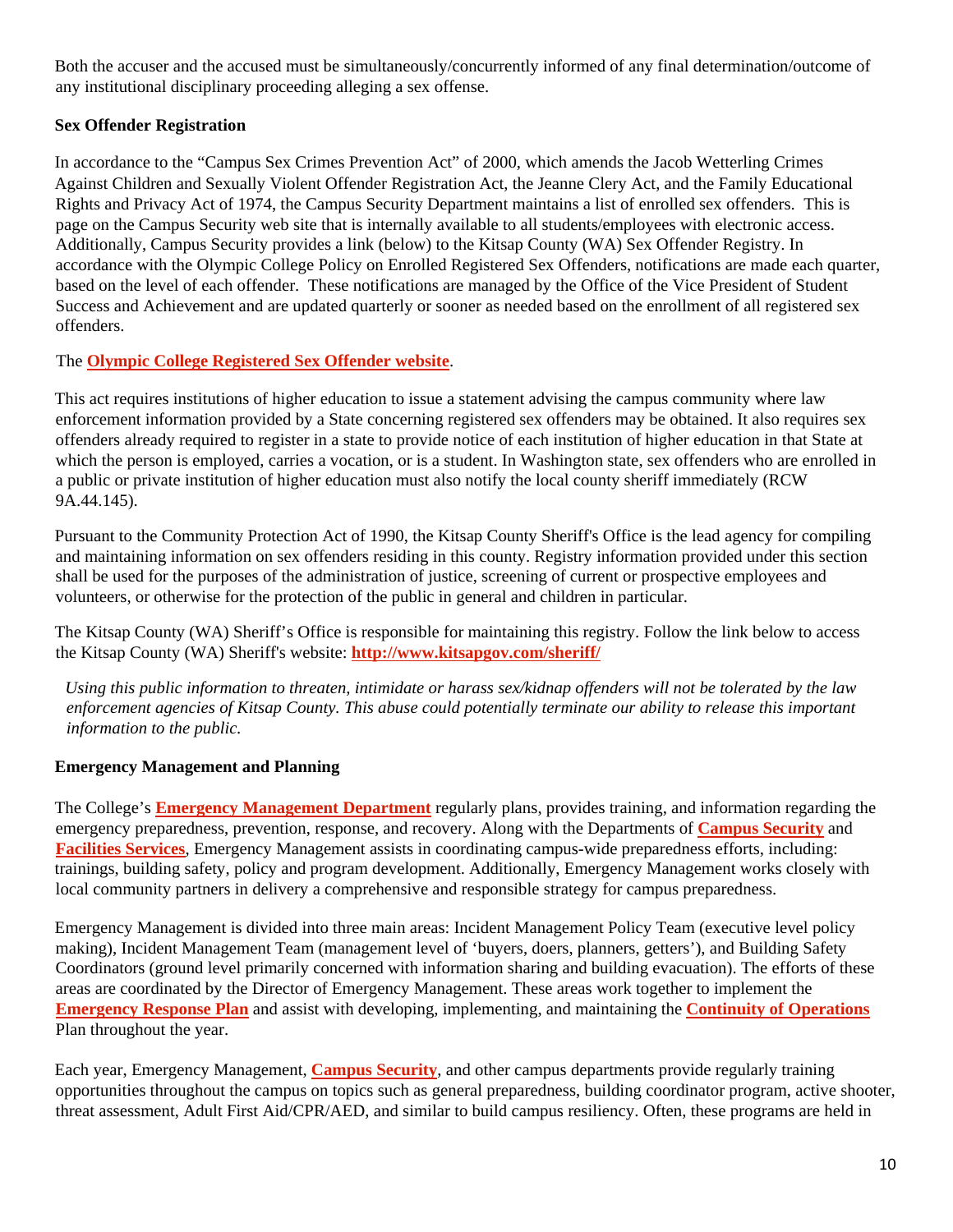conjunction with outside agencies, whether local law enforcement or emergency services. Additionally, the campus holds regular evacuation and fire drills throughout campus, but specifically focused on the campus childcare center and residence hall, which are reported in the **Annual Security Report**.

## **Emergency Response and Evacuation Procedures**

Olympic College continues to improve warning and notification of dangerous situations and significant emergencies involving an immediate threat to the health or safety of students or employees on campus. Campus Security is the lead department for all emergency response.

Beginning in 2011 duress buttons were added to classrooms to allow for a one way call for assistance. Over 150 of these devices were installed, adding a layer of emergency response not previously available in those areas. This expanded a small set of duress buttons that had been in place and proven effective over the past two years. Campus Security tests these devices quarterly and Facilities Services maintains these devices so that they are connected to our radio network infrastructure.

A Campus Outdoor Warning System was installed in 2009 and has continued to expand to cover all areas of campus. Since 2009, we have doubled the amount of speakers to ensure maximum amount of coverage. This system consists of siren/PA units mounted on the exterior/interior of campus buildings that will provide siren tone warnings and voice announcements giving information on what stakeholders should do as an emergency situation develops. This system was primarily focused on those outdoors, moving about the campus. Expansion has been made into interior common areas of buildings, improving this methodologies ability to push information. At this time not all office or classroom areas can hear this public address system.

There is a separate procedure governing timely warning notices that are sent to the Olympic College community to notify members of the community about serious crimes against people that occur on campus, when it is determined by Olympic College administrators or the Department of Campus Security that the incident may pose an ongoing threat to members of the Olympic College community.

If a serious crime, a natural disaster or a manmade emergency occurs that poses an immediate threat to the Olympic College community or a segment of the Olympic College community, Federal Law requires that the institution immediately notify the campus community or the appropriate segments of the community that may be affected by the situation. The types of incidents that may cause an immediate threat to the Olympic College community could include but are not limited to emergencies such as: an active shooter on campus, hostage/barricaded situation, suspicious package/bomb threat with confirmation of device, fire/explosion, earthquake, structural damage to Olympic College owned or controlled property, biological threat, high winds, flooding, gas leak, hazardous materials spill, etc.

All members of the Olympic College Community are notified on an annual basis that they are required to notify local law enforcement or the Campus Security Department of any situation or incident on campus that involves a significant emergency or dangerous situation that may involve an immediate or ongoing threat to the health and safety of students and/or employees on campus. The Campus Security Department has been empowered and has a responsibility to initiate response to such incidents to determine if the situation does in fact pose an immediate threat to the community.

The Directors of Communications and Emergency Management are responsible for immediately notifying the appropriate Olympic College administrator (as per notification policy) of any situation that poses an immediate threat to the campus community. This will include details of the response initiated and message content that needs to be sent to the campus community. The members Olympic College Incident Management Team will be notified and will determine who is responsible for immediately notifying the community and sending the message using the emergency alert and timely warning system, telephones, email, digital displays, computer network, radio network, public address system or other methods which may be available and suitable.

The Campus Security Department and members of the Incident Management Team may receive information from other offices/departments on campus about situations that may pose a threat to the campus community. In the event information received from other sources is of such a nature that it may cause an immediate threat to the Olympic College community,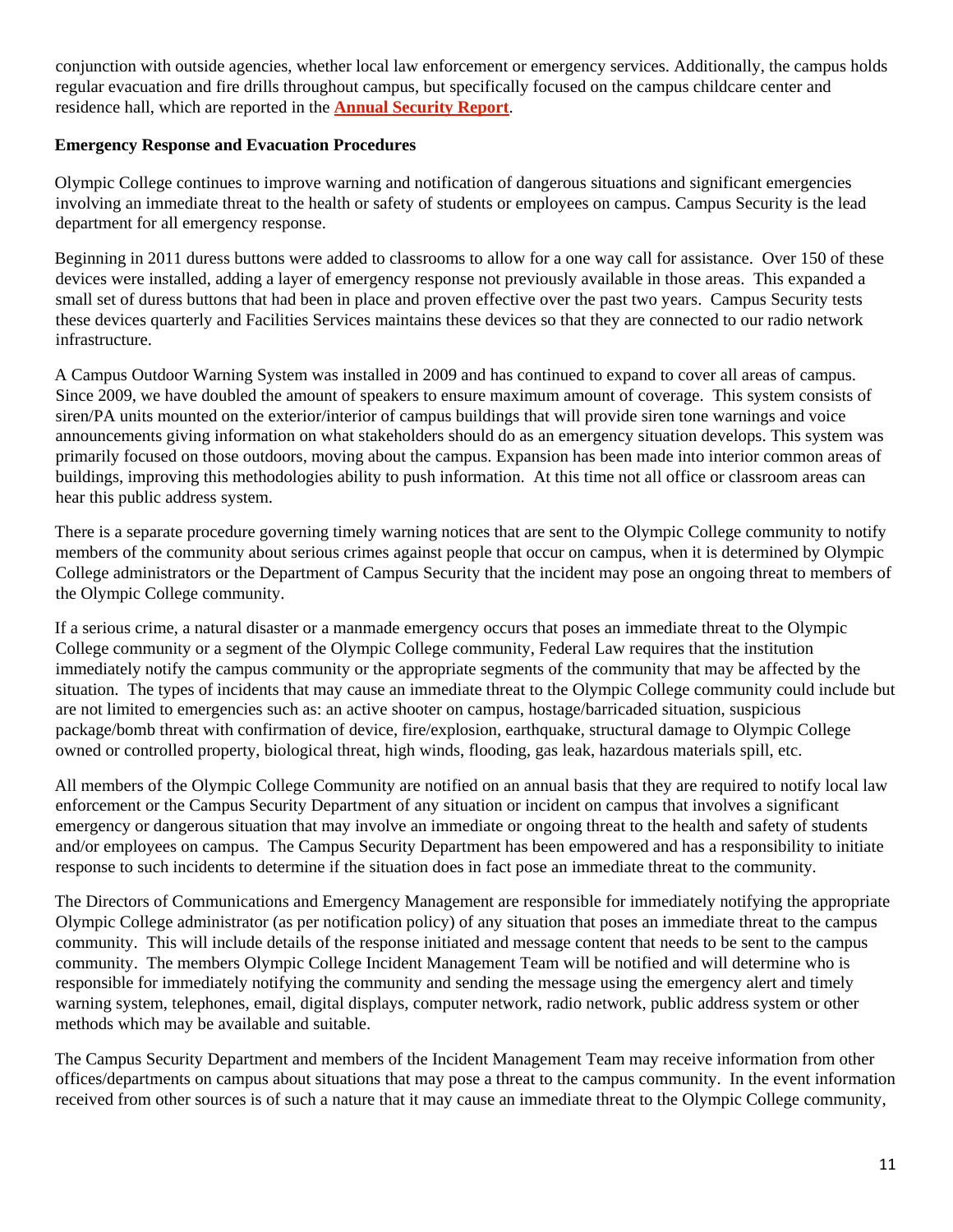they are responsible for contacting the Campus Security Department to confirm that has initiated the appropriate response to the incident.

The Incident Management Team or the Directors of Communications and Emergency Management will determine the content of the message and will use some or all of the systems described below to communicate the threat to the Olympic College community or the appropriate segment of the community, if the threat is limited to a particular building or segment of the population.

#### **Emergency Notification Systems In-Place**

The various systems that the institution has in place for communicating or receiving information quickly to/from the Olympic College community and contribute to the overall safety of the Olympic College community include:

- **Opt-Out Text Message Alert**;
- All Official/All Student E-Mail;
- Radio System;
- Telephone system, including voice messages or recorded information messages;
- Public Address System;
- Duress Buttons in classrooms and many high customer contact departments;
- Callboxes that communicate directly to Campus Security radios;
- Electronic key card door lock systems that can be remotely locked down;
- Surveillance cameras positioned inside and outside throughout campus;
- Building Safety Coordinators;
- Digital Displays and Reader Boards; and Web site home page banner.

The Incident Management Team will post or direct updates during a critical incident on the Olympic College campus website (www.olympic.edu).

Some or all of these methods of communication may be activated in the event of an immediate threat to the Olympic College campus community. The decision to issue an emergency warning and initiate the notification system at Olympic College shall be made on a case-by-case basis in compliance with the Campus Security/Clery Act, taking into consideration all available facts surrounding the incident, including the possible risk of compromising law enforcement efforts. The Directors of Communications or Emergency Management or activated Incident Commander will determine, based on the facts and the safety of the community, the appropriate segment or segments of the campus community to receive a notification and the content of that notification.

## **Crime Statistics**

The Olympic College Campus Security Department, in accordance with the Jeanne Clery Disclosure of Campus Security Policy and Campus Crime Statistics Act, prepares and distributes statistics annually on all the reported occurrences of the offenses below. The Jeanne Clery Disclosure of Campus Security Policy and Campus Crime Statistics Act requires the annual publication of crime statistics for the previous three calendar years.

The crime statistics include reports of, arrests for, and disciplinary actions arising from selected crimes. Effective with the 1999 calendar year, the Clery Act requires an expanded reporting that includes crimes and arrests occurring in certain offcampus locations.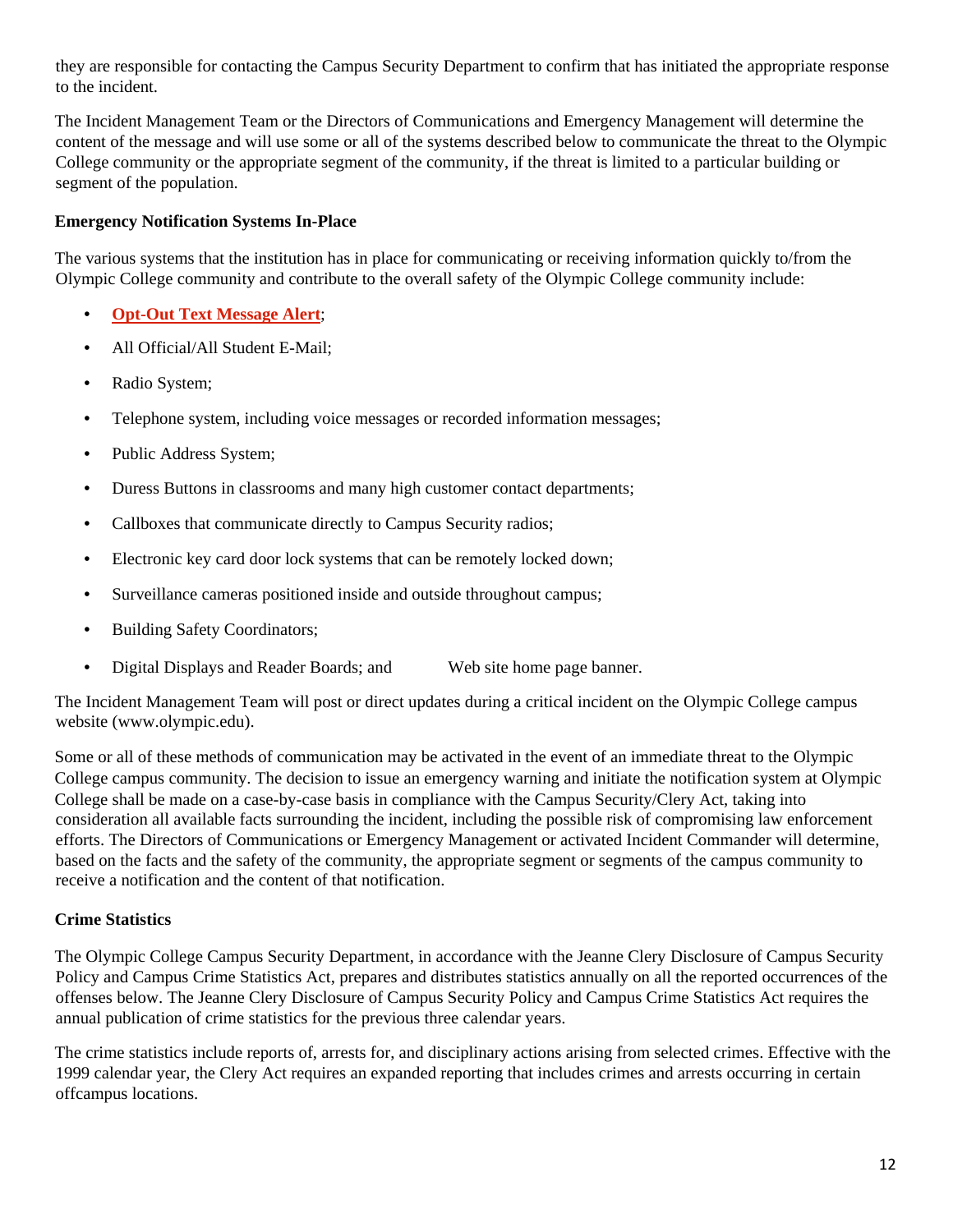## **Collection of Statistics**

The Campus Security Department coordinates the preparation of the annual report, including the gathering of crime statistics. The annual crime statistics are compiled from data provided by: Olympic College Campus Security Department, local law enforcement jurisdiction, and Campus Security Authorities (college officials who have significant responsibility for student and campus activities). Olympic College opened residence hall facilities in the fall of 2013, since that time statistics for the residence hall have been recorded. If you have questions regarding the statistics published here, please contact the Campus Security Department at (360) 475-7800.

# **VAWA Definitions**

Per Federal guidelines, the following definitions are used for crimes which fall under VAWA. These definitions are available in the **Olympic College Grievance Procedure**.

**Consent:** Knowing, voluntary and clear permission by word or action, to engage in mutually agreed upon sexual activity. Each party has the responsibility to make certain that the other has consented before engaging in the activity. For consent to be valid, there must be at the time of the act of sexual intercourse or sexual contact actual words or conduct indicating freely given agreement to have sexual intercourse or sexual contact. A person cannot consent if he or she is unable to understand what is happening or is disoriented, helpless, asleep or unconscious for any reason, including due to alcohol or other drugs. An individual who engages in sexual activity when the individual knows, or should know, that the other person is physically or mentally incapacitated has engaged in nonconsensual conduct. Intoxication is not a defense against allegations that an individual has engaged in nonconsensual sexual conduct.

**Sexual violence** is a type of sexual discrimination and harassment. Nonconsensual sexual intercourse, nonconsensual sexual contact, domestic violence, dating violence, and stalking are all types of sexual violence.

- Nonconsensual sexual intercourse is any sexual intercourse (anal, oral, or vaginal), however slight, with any object, by a person upon another person, that is without consent and/or by force. Sexual intercourse includes anal or vaginal penetration by a penis, tongue, finger, or object, or oral copulation by mouth to genital contact or genital to mouth contact.
- Nonconsensual sexual contact is any intentional sexual touching, however slight, with any object, by a person upon another person that is without consent and/or by force. Sexual touching includes any bodily contact with the breasts, groin, mouth, or other bodily orifice of another individual, or any other bodily contact in a sexual manner.

**Domestic violence** includes asserted violent misdemeanor and felony offenses committed by the victim's current or former spouse, current or former cohabitant, person similarly situated under domestic or family violence law, or anyone else protected under domestic or family violence law.

**Dating violence** means violence by a person who has been in a romantic or intimate relationship with the victim. Whether there was such relationship will be gauged by its length, type, and frequency of interaction.

**Stalking** means intentional and repeated harassment or following of another person, which places that person in reasonable fear that the perpetrator intends to injure, intimidate, or harass that person. Stalking also includes instances where the perpetrator knows or reasonably should know that the person is frightened, intimidated, or harassed, even if the perpetrator lacks such intent.

# **Geographic Definitions**

The crime definitions used to collate the statistics in this report conform to the requirements of the implementing regulations of the Clery Act (ref. 34 CFR 668.46(c)(7)) and guidance provided by The Handbook for Campus Safety and Security Reporting 2016 Edition.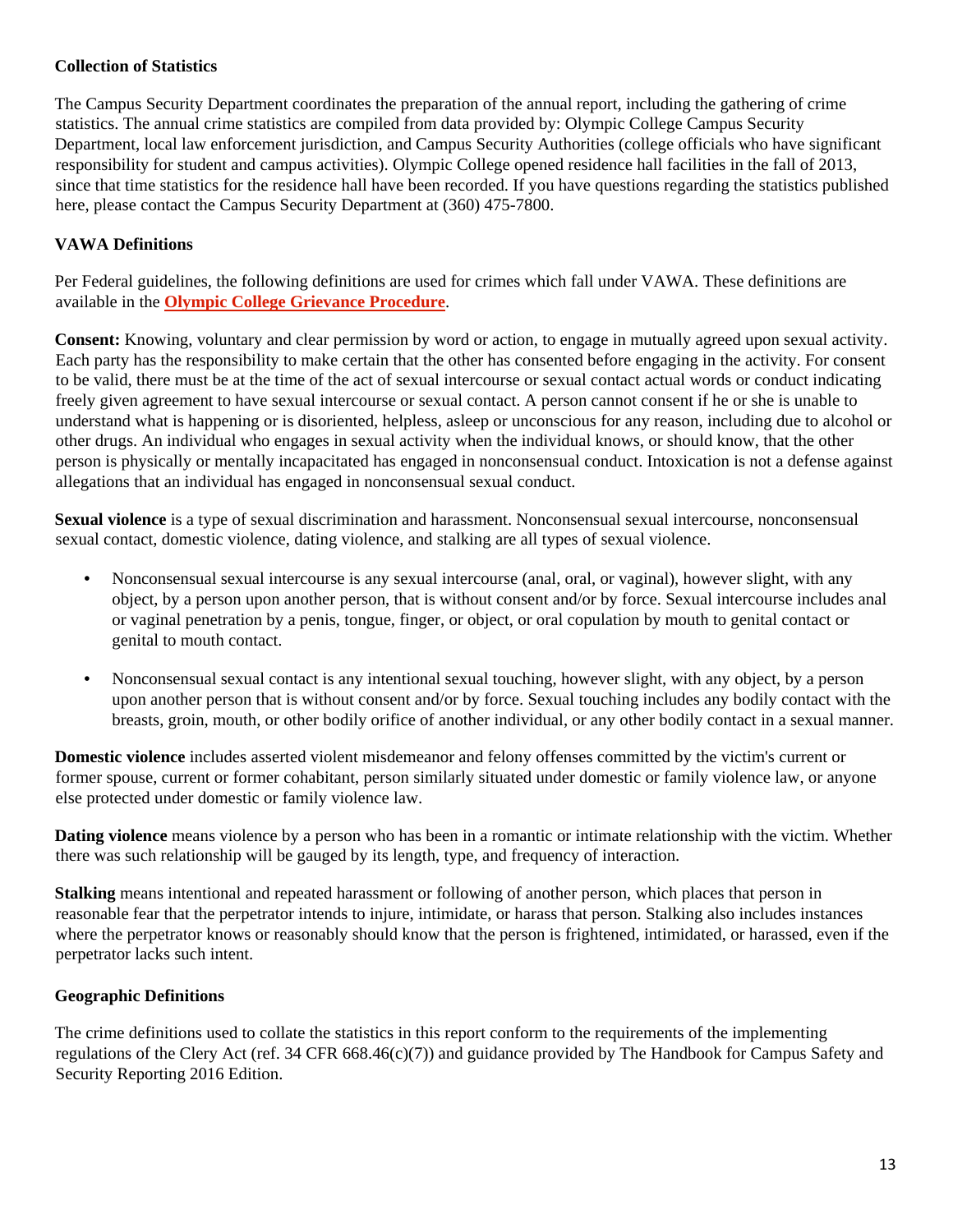Effective from the 1999 calendar year, the Clery Act requires the reporting of crime statistics for an expanded area beyond Olympic College's campus. The law and accompanying regulations also require these statistics to be shown in specific geographic categories (or venues) as defined below:

- Federal regulations define "**On Campus**" as any building or property owned or controlled by an institution within the same reasonably contiguous geographic area and used by the institution in direct support of, or in a manner related to, the institution's educational purposes, including residence halls; and any building or property that is within or reasonably contiguous to the said area and is owned by the institution but controlled by another person, is frequently used by students, and supports institutional purposes (such as a food or other retail vendor) (ref. 34 CFR 668.46(a)). "**On adjacent public property**" is defined as all public property, including thoroughfares, streets, sidewalks, and parking facilities, that are within the campus, or immediately adjacent to and accessible from the campus (ref. 34 CFR 668.46(a)).
- In or on a "**Non-Campus**" building or property is defined as any building or property owned or controlled by a student organization that is officially recognized by the institution and any building or property owned or controlled by an institution that is used in direct support of, or in relation to, the institution's educational purposes, is frequently used by students, and is not within the same reasonably contiguous geographic area of the institution (ref. 34 CFR 668.46(a)).
- **Hate Crimes**: The Clery Act requires the separate reporting, by category of prejudice, of any crime reported in the classifications above and any other crime involving bodily injury that manifests evidence that the survivor was intentionally selected because of the survivor's actual or perceived race, gender, religion, sexual orientation, ethnicity, or disability.

*Olympic College does not record statistics for crimes involving students or student organizations that occur in other law enforcement jurisdictions as part of the Uniform Crime Report. However, Olympic College Campus Security Department does maintain good communication with local law enforcement and tries to monitor incidents that do occur in other jurisdictions and may be of importance to the Olympic College campus community. Table 1 – Bremerton Campus1*

| <b>PART I – CRIMINAL OFFENSES Clery Act Reportable Incidents On or Near College Facilities</b> |                  |     |            |       |            |            |            |       |                     |            |            |       |              |
|------------------------------------------------------------------------------------------------|------------------|-----|------------|-------|------------|------------|------------|-------|---------------------|------------|------------|-------|--------------|
|                                                                                                | 2016             |     |            |       | 2017       |            |            | 2018  |                     |            |            |       |              |
|                                                                                                | <b>ONC</b>       | OCC | <b>NON</b> | Total | <b>ONC</b> | <b>OCC</b> | <b>NON</b> | Total | <b>ONC</b>          | <b>OCC</b> | <b>NON</b> | Total | $3-YR$       |
|                                                                                                | $\left(1\right)$ | (2) | (3)        |       | 11         | (2)        | (3)        |       | $\scriptstyle{(1)}$ | (2)        | 3)         |       | <b>Total</b> |
| <b>Aggravated Assault</b>                                                                      |                  |     |            |       |            |            |            |       |                     |            |            |       |              |

*<sup>1</sup>* **Tables Notes** 

• **ONC**: On Campus: This category includes incidents that occurred on the main campus.

• **OCC**: Off-campus contiguous. This category includes incidents that occurred on public property immediately adjacent to and accessible from the campus. The information in this category is provided by the Bremerton Police Department. For additional information on crime statistics in the City of Bremerton, please contact the Bremerton police department at: (360) 473-5220.

• **NON**: Non-campus facilities. This category includes incidents that occurred on property other than the main campus owned or controlled by Olympic College and used in support of community educational purposes.

• Table 1 denotes the reportable crimes according to the Jeanne Clery Disclosure of Campus Security Policy and Campus Crime Statistics Act of 1998.

| Arson/Reckless Burning               | U        |          | $\theta$  | v        | O        | $\Omega$ | $\theta$       |  | 0        |  |
|--------------------------------------|----------|----------|-----------|----------|----------|----------|----------------|--|----------|--|
| <b>Burglary</b>                      |          |          | $\theta$  | 0        | $\Omega$ | $\Omega$ | $\Omega$       |  | $\Omega$ |  |
| Dating Violence                      |          |          | $\theta$  | 0        | $\Omega$ | $\theta$ | $\overline{0}$ |  |          |  |
| Domestic Violence                    |          |          |           |          |          |          | $\Omega$       |  |          |  |
| Motor Vehicle Theft                  | ⌒        |          | $\bigcap$ |          | $\Omega$ |          |                |  |          |  |
| Murder/Non-Negligent<br>Manslaughter | $\Omega$ | $\theta$ | $\theta$  | $\Omega$ | $\Omega$ | $\Omega$ | $\Omega$       |  | $\Omega$ |  |
| Negligent Manslaughter               |          |          | $\Omega$  |          | $\Omega$ | $\Omega$ | $\Omega$       |  |          |  |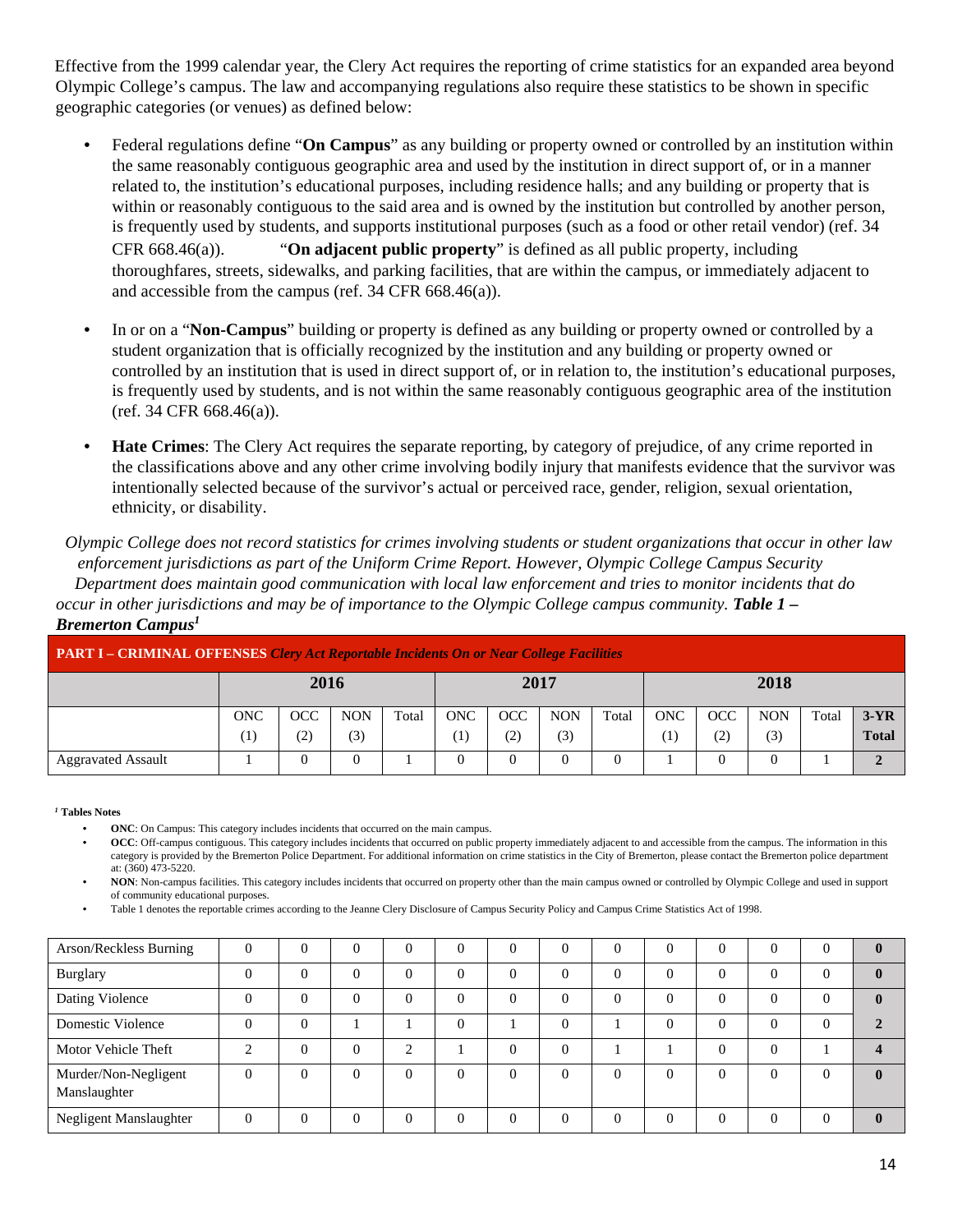| Robbery                   |   |  |  | 0        |  |  |  |
|---------------------------|---|--|--|----------|--|--|--|
| Sex Offense – Forcible    |   |  |  |          |  |  |  |
| Sex Offense – NonForcible | 0 |  |  | $\Omega$ |  |  |  |
| Stalking                  |   |  |  |          |  |  |  |
| <b>Part I Totals</b>      |   |  |  |          |  |  |  |

#### **PART II – HATE CRIMES** *Clery Act Reportable Incidents On or Near College Facilities*

|                                                  |            | 2017           |            |              |            | 2018           |            |              |                |                |            |                |              |
|--------------------------------------------------|------------|----------------|------------|--------------|------------|----------------|------------|--------------|----------------|----------------|------------|----------------|--------------|
|                                                  | <b>ONC</b> | OCC            | <b>NON</b> | Total        | <b>ONC</b> | OCC            | $\rm{NON}$ | Total        | <b>ONC</b>     | OCC            | $\rm{NON}$ | Total          | <b>3 YR</b>  |
|                                                  | (1)        | (2)            | (3)        |              | (1)        | (2)            | (3)        |              | (1)            | (2)            | (3)        |                | <b>Total</b> |
| <b>Aggravated Assault</b>                        | $\Omega$   | $\Omega$       | $\theta$   | $\Omega$     | $\Omega$   | $\Omega$       | $\theta$   | $\theta$     | $\Omega$       | $\Omega$       | $\Omega$   | $\Omega$       | $\bf{0}$     |
| Arson/Reckless Burning                           | $\Omega$   | $\overline{0}$ | $\Omega$   | $\Omega$     | $\Omega$   | $\Omega$       | $\Omega$   | $\theta$     | $\Omega$       | $\Omega$       | $\Omega$   | $\Omega$       | $\bf{0}$     |
| <b>Burglary</b>                                  | $\Omega$   | $\Omega$       | $\Omega$   | $\Omega$     | $\Omega$   | $\Omega$       | $\Omega$   | $\Omega$     | $\Omega$       | $\Omega$       | $\Omega$   | $\Omega$       | $\bf{0}$     |
| Damage/<br>Destruction/<br>Vandalism of Property | $\Omega$   | $\overline{0}$ | $\Omega$   | $\Omega$     | $\Omega$   | $\Omega$       | $\theta$   | $\Omega$     | $\overline{0}$ | $\Omega$       | $\Omega$   | $\theta$       | $\mathbf{0}$ |
| Intimidation                                     | $\Omega$   | $\Omega$       | $\Omega$   | $\Omega$     | $\Omega$   | $\Omega$       | $\theta$   | $\theta$     | $\Omega$       | $\Omega$       | $\Omega$   | $\Omega$       | $\bf{0}$     |
| Motor Vehicle Theft                              | $\Omega$   | $\overline{0}$ | $\Omega$   | $\Omega$     | $\Omega$   | $\Omega$       | $\theta$   | $\theta$     | $\Omega$       | $\Omega$       | $\Omega$   | $\Omega$       | $\bf{0}$     |
| Murder/Non-Negligent<br>Manslaughter             | $\theta$   | $\overline{0}$ | $\Omega$   | $\Omega$     | $\Omega$   | $\overline{0}$ | $\theta$   | $\mathbf{0}$ | $\overline{0}$ | $\overline{0}$ | $\theta$   | $\theta$       | $\bf{0}$     |
| Negligent Manslaughter                           | $\Omega$   | $\Omega$       | $\Omega$   | $\Omega$     | $\Omega$   | $\Omega$       | $\Omega$   | $\Omega$     | $\Omega$       | $\Omega$       | $\Omega$   | $\Omega$       | $\bf{0}$     |
| Robbery                                          | $\Omega$   | $\Omega$       | $\Omega$   | $\Omega$     | $\Omega$   | $\Omega$       | $\Omega$   | $\theta$     | $\Omega$       | $\Omega$       | $\Omega$   | $\Omega$       | $\mathbf{0}$ |
| Sex Offense – Forcible                           | $\Omega$   | $\overline{0}$ | $\Omega$   | $\Omega$     | $\Omega$   | $\Omega$       | $\Omega$   | $\theta$     | $\Omega$       | $\Omega$       | $\Omega$   | $\Omega$       | $\mathbf{0}$ |
| Sex Offense - NonForcible                        | $\theta$   | $\overline{0}$ | $\Omega$   | $\theta$     | $\theta$   | $\overline{0}$ | $\theta$   | $\Omega$     | $\overline{0}$ | $\Omega$       | $\theta$   | $\overline{0}$ | $\mathbf{0}$ |
| Simple Assault                                   | $\Omega$   | $\Omega$       | $\Omega$   | $\Omega$     | $\Omega$   | $\Omega$       | $\Omega$   | $\Omega$     | $\Omega$       | $\Omega$       | $\Omega$   | $\Omega$       | $\mathbf{0}$ |
| Theft/Larceny                                    | $\Omega$   | $\Omega$       | $\Omega$   | $\Omega$     | $\Omega$   | $\Omega$       | $\theta$   | $\theta$     | $\Omega$       | $\Omega$       | $\Omega$   | $\Omega$       | $\mathbf{0}$ |
| <b>Part II Totals</b>                            | $\Omega$   | $\Omega$       | $\Omega$   | $\mathbf{0}$ | $\Omega$   | $\Omega$       | $\Omega$   | $\mathbf{0}$ | $\overline{0}$ | $\Omega$       | $\Omega$   | $\mathbf{0}$   | $\mathbf{0}$ |

#### **PART III – CAMPUS ARRESTS AND DISCIPLINARY ACTION** *Clery Act Reportable Incidents On or Near College Facilities*

|                            |            |              | 2017       |          |                  | 2018           |            |                |                  |            |                |                |              |
|----------------------------|------------|--------------|------------|----------|------------------|----------------|------------|----------------|------------------|------------|----------------|----------------|--------------|
|                            | <b>ONC</b> | OCC          | <b>NON</b> | Total    | <b>ONC</b>       | <b>OCC</b>     | <b>NON</b> | Total          | <b>ONC</b>       | <b>OCC</b> | <b>NON</b>     | Total          | <b>3 YR</b>  |
|                            | (1)        | (2)          | (3)        |          | $\left(1\right)$ | (2)            | (3)        |                | $\left(1\right)$ | (2)        | (3)            |                | <b>Total</b> |
| Drug Abuse Arrests         | $\Omega$   | $\Omega$     | $\Omega$   | $\Omega$ | $\Omega$         | $\Omega$       | $\Omega$   | $\theta$       | $\theta$         | $\Omega$   | $\theta$       | $\Omega$       | $\mathbf{0}$ |
| Drug Referrals             | 5          | $\Omega$     | $\Omega$   |          | 2                | $\Omega$       | $\theta$   | $\overline{2}$ |                  | $\Omega$   | $\theta$       |                | 8            |
| <b>Alcohol Arrests</b>     | $\theta$   | $\mathbf{0}$ | $\Omega$   | $\Omega$ | $\Omega$         | $\Omega$       | $\theta$   | $\theta$       | $\overline{0}$   | $\Omega$   | $\theta$       | $\overline{0}$ | $\mathbf{0}$ |
| <b>Alcohol Referrals</b>   | 3          | $\Omega$     | $\Omega$   | 3        |                  | $\Omega$       | $\Omega$   |                | $\Omega$         | $\Omega$   | $\theta$       | $\overline{0}$ | Δ            |
| <b>Weapons Possessions</b> | $\Omega$   | $\Omega$     | $\Omega$   | $\Omega$ | $\Omega$         | $\Omega$       | $\Omega$   | $\Omega$       | $\Omega$         | $\Omega$   | $\Omega$       | $\overline{0}$ | $\mathbf{0}$ |
| Weapon Referrals           | $\theta$   | $\Omega$     | $\Omega$   | $\Omega$ | $\Omega$         | $\Omega$       | $\Omega$   | $\Omega$       | $\Omega$         | $\Omega$   | $\Omega$       | $\theta$       | $\mathbf{0}$ |
| <b>Part III Totals</b>     | 8          | $\mathbf{0}$ | $\Omega$   | 8        | 3                | $\overline{0}$ | $\Omega$   | 3              |                  | $\Omega$   | $\overline{0}$ |                | 12           |

*Table 2 –Bremerton Campus 2*

## **Campus Fire Safety**

To minimize the potential for fires at Olympic College student housing facilities, it is the policy of Olympic College to prohibit the use of the following items in any College operated student housing facility; portable space heaters, barbecue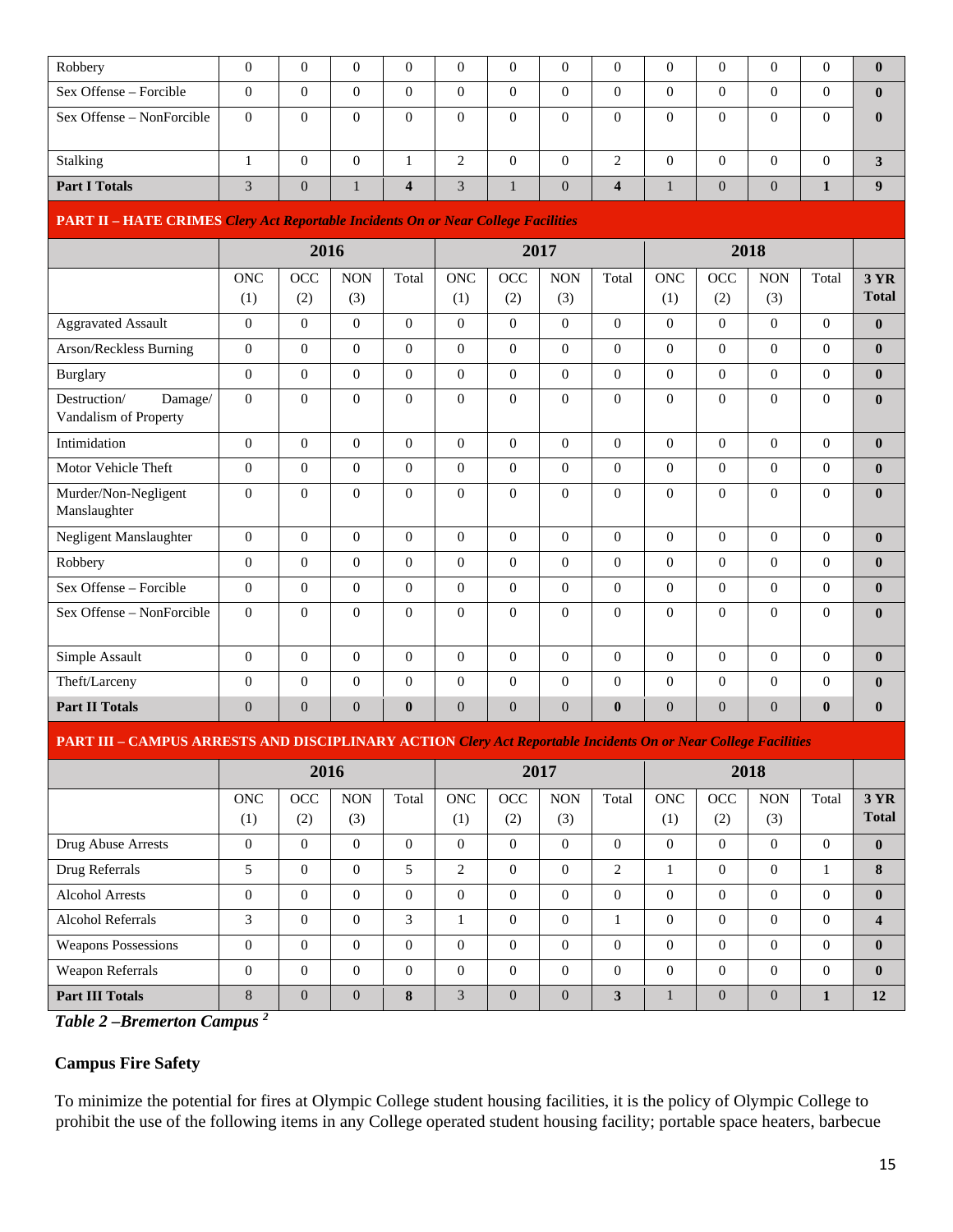grills, and related accessories including lighter fluids and lighters, halogen lamps, and other similar type products, any open flame device or object including candles, incense sticks and related accessories. Smoking is prohibited in all buildings on the Olympic College campus. Flammable liquids such as lighter fluid, gasoline, charcoal starter, and white gas are also prohibited.

Public barbecues/gas grills are provided. Residents who wish to use their own barbecues or hibachis may do so if such items are used at least 25 feet from the nearest building and if reasonable fire/safety precautions are followed. BBQs and grills are not allowed to be stored in/on walkways, under stairs, or chained to any part of the Residence Life structure.

These annual fire safety statistics are provided in compliance with Higher Education Opportunity Act of 2008. Olympic College added a Residence Life (on-campus housing) program in the 2013-2014 academic year, and thus is required to report any fires that occur in or around the Residence Halls.

## **Fire Safety at Olympic College**

It is the policy of Olympic College to provide faculty, staff, students and visitors with the safest possible environment, free from potential fire hazards. The primary goal is to recognize hazardous conditions and take appropriate action before such conditions result in a fire emergency. This goal is accomplished by conducting periodic fire safety inspections of all College buildings and increasing the fire safety awareness of employees and students by conducting periodic training on basic fire safety. Regular inspections and maintenance is performed on fire safety equipment. There are callboxes installed throughout the campus for any emergency situation to be communicated directly to Campus Security radio network.

## **Fire Safety at Olympic College Residence Halls**

Fire safety at the Olympic College Residence Halls is accomplished in a variety of ways. The Residence Halls are completely covered by an integrated automatic sprinkler and alarm system, which is monitored 24 hours/day, seven days/week. All units have sprinklers installed; there are also sprinklers in the laundry and common rooms. All units have carbon monoxide and smoke detectors installed, and are tested and maintained regularly. There are fire alarm pull stations located at each stair entrance. ABC rated fire extinguishers are located on each level. The ADA units are wired with strobe lights and alarms in the bathrooms and main living areas. As the common room and laundry room are both ADA accessible, they also are wired with strobe and audible alarm panels. There are also callboxes installed for any emergency situation to be communicated directly to Campus Security radio network.

Residents participate in mandatory quarterly fire evacuation drills, and are educated about the use of fire extinguishers. They are expected to read and abide by the Olympic College Residence Life Handbook, which covers fire safety and prohibited items.

## **Fire Incident Log**

The Higher Education Opportunity Act of 2008 requires Olympic College to maintain a fire incident log, annually publish a fire safety report and report fire statistics annually. The fire log includes the date the fire was reported, time, the nature of the fire and general location of each fire. Entries are made within two business days of the receipt of the report. The fire

*<sup>2</sup>* **Tables Notes** 

- **ONC**: On Campus: This category includes incidents that occurred on the main campus.
- **OCC**: Off-campus contiguous. This category includes incidents that occurred on public property immediately adjacent to and accessible from the campus. The information in this category is provided by the Bremerton Police Department. For additional information on crime statistics in the City of Bremerton, please contact the Bremerton police department at: (360) 473-5220.
- **NON**: Non-campus facilities. This category includes incidents that occurred on property other than the main campus owned or controlled by Olympic College and used in support of community educational purposes.

log is on the Campus Security webpage. The fire log for the most recent sixty day period is also available for public inspection during normal business hours (8:00 am to 5:00 pm) at the Campus Security Dispatch office. Any portion of the log older than sixty days is available within two business days of receipt of an informational request.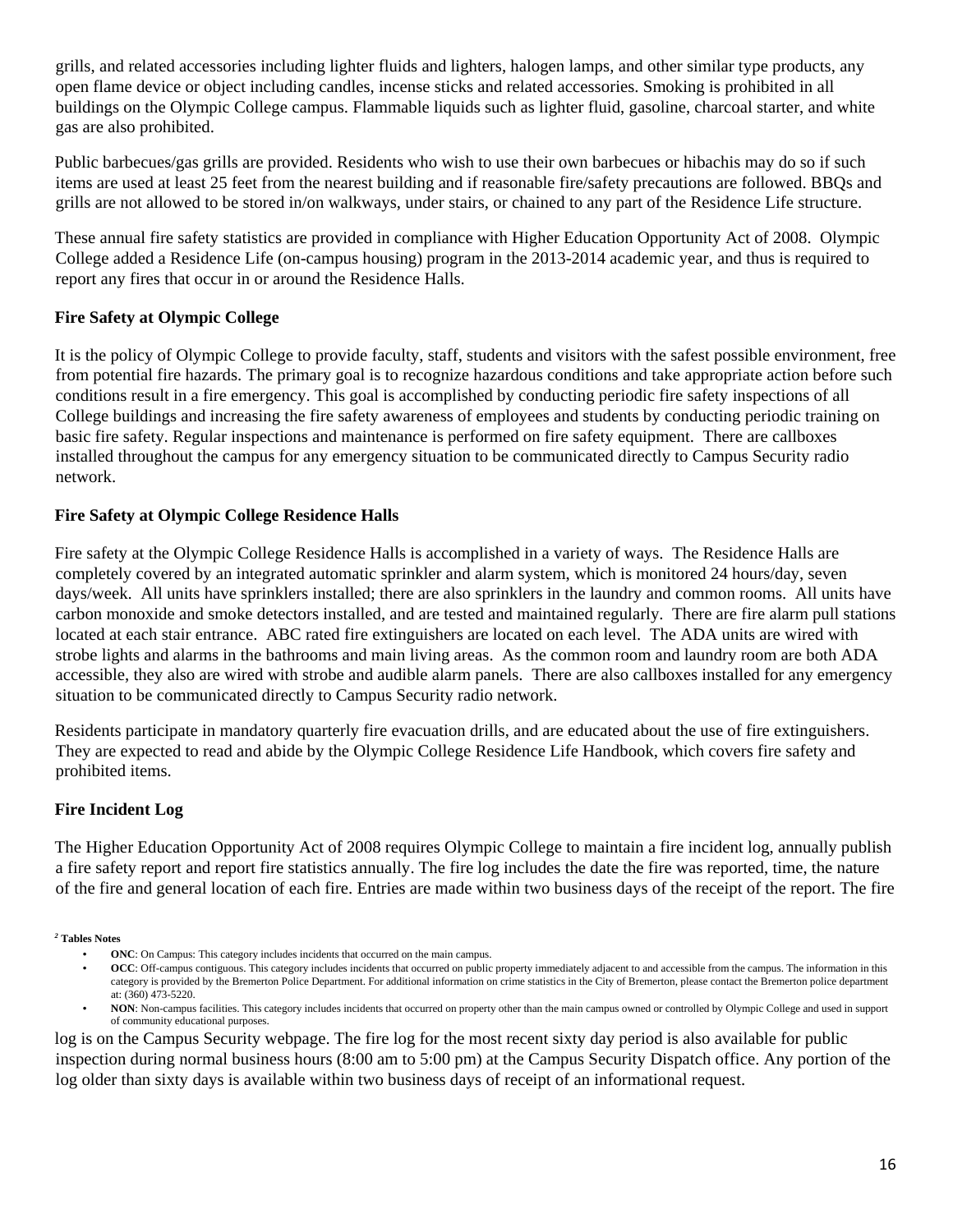For the purposes of including a fire in the annual fire safety report, the fire should be reported to any of the following departments/people: the Campus Security Department, Residence Hall Manager, Resident Assistants, or the Director of Risk Management.

The Campus Security & Fire Safety report complies with both the security and fire safety reporting requirements of the Department of Education regulations (34 CFR 668, subparts 46 and 49).

#### **Fire Definitions and Statistics**

- **Cause of Fire:** The factor or factors that give rise to a fire. The causal factor may be, but is not limited to, the result of an intentional or unintentional action, mechanical failure, or act of nature.
- **Fire:** Any instance of open flame or other burning in a place not intended to contain the burning or in an uncontrolled manner.
- **Fire evacuation exercise:** A supervised practice of a mandatory evacuation of a building for a fire. This exercise is also referred to as a fire drill.
- **Fire related death:** Any instance in which a person is (1) killed as a result of fire, including death resulting from a natural or accidental cause or, (2) dies within one year of injuries sustained as a result of the fire.
- **Fire related injury:** Any instance in which a person is injured as a result of a fire, including an injury sustained from a natural or accidental cause, while involved in fire control, attempting escape, or escaping from the dangers of fire.
- **Fire safety system:** Any mechanism or system related to the detection of a fire, the warning resulting from a fire, or the control of a fire.
- **Value of property damage:** The estimated value of the loss of the structure and contents in terms of the replacement in like kind and quantity.

|             | <b>FIRE STATISTICS 2016</b> |                 |       |             |                 |               |              |  |  |  |  |  |
|-------------|-----------------------------|-----------------|-------|-------------|-----------------|---------------|--------------|--|--|--|--|--|
| <b>Type</b> | <b>Building</b>             | <b>Reported</b> | Cause | <b>Date</b> | <b>Injuries</b> | <b>Deaths</b> | <b>Value</b> |  |  |  |  |  |
| Drill       | <b>SBCDC</b>                | N/A             | N/A   | 01/12/2016  | N/A             | N/A           | N/A          |  |  |  |  |  |
| Drill       | <b>SBCDC</b>                | N/A             | N/A   | 2/10/2016   | N/A             | N/A           | N/A          |  |  |  |  |  |
| Drill       | <b>SBCDC</b>                | N/A             | N/A   | 3/15/2016   | N/A             | N/A           | N/A          |  |  |  |  |  |
| Drill       | Residence Hall              | N/A             | N/A   | 4/7/2016    | N/A             | N/A           | N/A          |  |  |  |  |  |
| Drill       | <b>SBCDC</b>                | N/A             | N/A   | 4/13/2016   | N/A             | N/A           | N/A          |  |  |  |  |  |
| Drill       | <b>SBCDC</b>                | N/A             | N/A   | 5/31/2016   | N/A             | N/A           | N/A          |  |  |  |  |  |
| Drill       | <b>SBCDC</b>                | N/A             | N/A   | 6/17/2016   | N/A             | N/A           | N/A          |  |  |  |  |  |
| Drill       | <b>SBCDC</b>                | N/A             | N/A   | 7/15/2016   | N/A             | N/A           | N/A          |  |  |  |  |  |
| Drill       | <b>SBCDC</b>                | N/A             | N/A   | 8/8/2016    | N/A             | N/A           | N/A          |  |  |  |  |  |
| Drill       | <b>SBCDC</b>                | N/A             | N/A   | 10/12/2016  | N/A             | N/A           | N/A          |  |  |  |  |  |

#### *Table 3 – Bremerton Campus Fire Report*